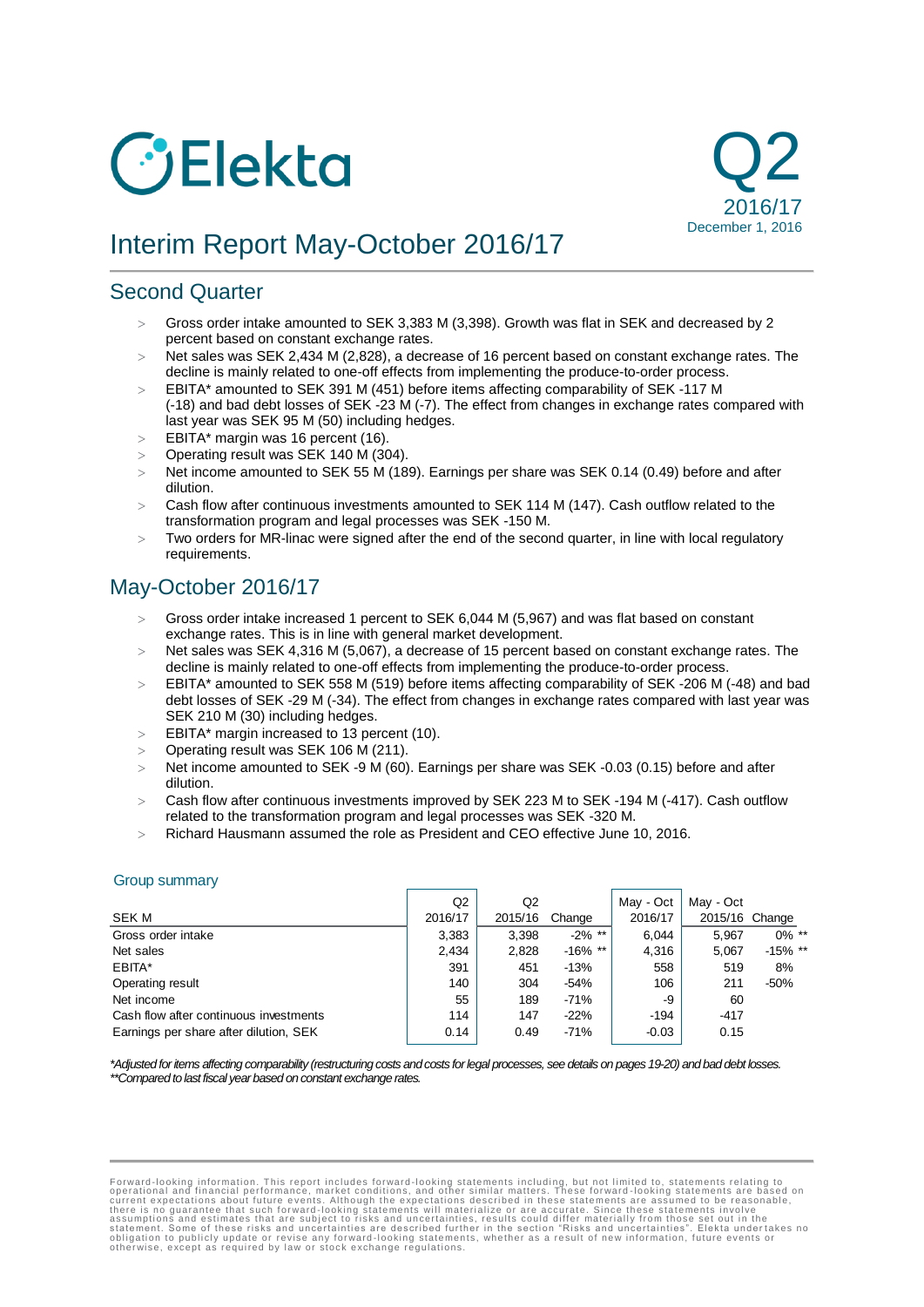

## President and CEO comments

*We continue our transformation program to reduce costs, strengthen margins and cash flow, and drive operational excellence. We see strong interest in our innovations and have started to receive orders for our coming MR-linac system.* 

The global market for radiation therapy is in essence stable, although we continue to see quarterly fluctuations. Our gross orders for the first half year are flat compared with last year. We strengthened our market leadership in emerging markets with strong order intake in China, India, Southeast Asia, Latin America and the Middle East.

The measures for improvement in region North and South America are slowly yielding results and we continue to strengthen our organization. Gross orders returned to growth in the second quarter mainly driven by strong performance in our Latin American operations.

In region Europe, Middle East and Africa, the underlying market remained stable, but we had a challenging comparison to the second quarter last year.

My confidence in the potential of our MR-linac is reinforced and prior to CE mark we signed two orders just after the closing of the second quarter, in line with local regulatory requirements. Our activities towards launch and CE-mark in the second half of the 2017 calendar year are advancing as planned. I really look forward to bringing this groundbreaking technology to our customers and their patients. It's less than a year away!

As part of our transformation program, we are increasing efficiency and reducing our cost base. At the end of the second quarter, we had reached an annual savings run rate of SEK 500 M out of the SEK 700 M target. The cost savings in combination with favorable currency movements and product mix, strengthened our EBITA margin to 13 percent (10) for the first half of the fiscal year.

Our change of the supply chain process to produce-to-order is now completed and had a negative one-off effect on net sales of SEK 650 M for the first half year. We have increased the efficiency in our supply chain, shortened lead times and reduced working capital. Accordingly, our underlying cash flow has improved by about SEK 530\* M adjusted for cash outflow for legal processes and the transformation program.

In the quarter, we launched our new strategy and brand platform. Further, the organization has been aligned with our three core processes, Product Lifecycle Management, Supply Chain Management and Customer Relationship Management. Accompanied by the support and management processes, this change will lead to clearer and more effective processes and workflows. These measures are an essential part of our transformation towards sustainable profitable growth and operational efficiency.

Richard Hausmann, President and CEO

*\*Cash flow after continuous investments. Adjusted for items affecting comparability of SEK 303 M (refer to page 4), related to cash outflow attributable to legal processes and the transformation program.*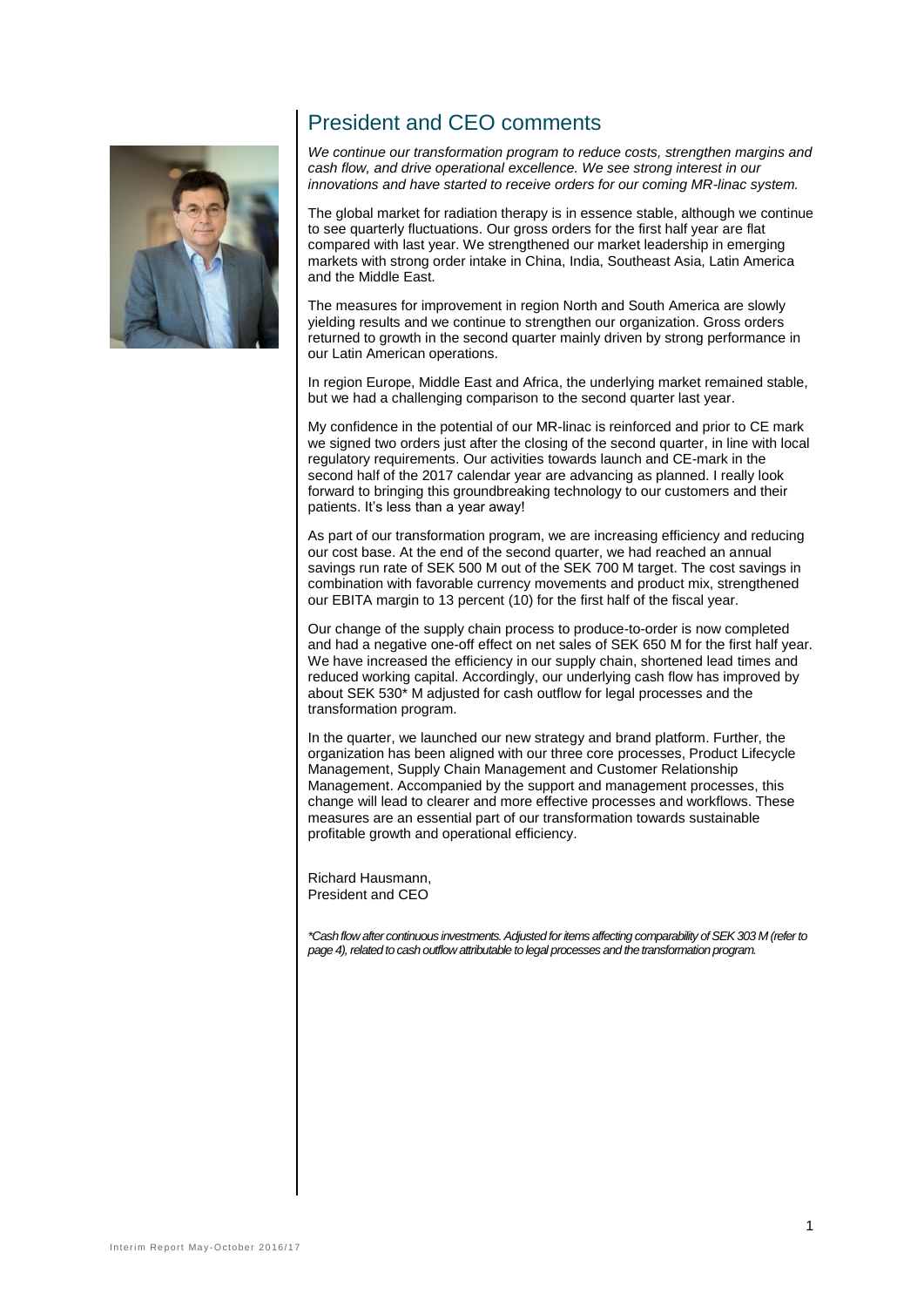## Transformation program

The transformation program, announced in June 2015, is progressing according to plan. The aim is to create a more efficient operation, with improved profitability and a greater focus on cash flow. The program includes measures to strengthen our customer services and innovation capacity. In addition, activities for increased efficiency in the supply chain and procurement processes are being implemented.

The objectives of the transformation program are to:

- Reach an EBITA margin of >20 percent in the 2017/18 fiscal year (current rolling 12-month margin was 16 percent (14)).
- $>$  Implement cost savings of SEK 700\* M with full effect from 2017/18 (at the end of the second quarter 2016/17, the annualized savings rate was SEK 500 M).
- Maintain net working capital to sales below 5 percent (was at 4 percent at the end of the second quarter 2016/17).
- Implement a produce-to-order process (completed).

*\*Base year 2014/15, excluding currency effects.*

*Presented amounts refer to the fiscal year 2016/17 and amounts within parentheses indicate comparative values for the equivalent period last fiscal year unless otherwise stated.* 

## Order intake and order backlog

*From fiscal year 2016/17, Elekta reports gross order intake instead of net order intake. This is in line with industry peers.*



Gross order intake increased 1 percent to SEK 6,044 M (5,967) and was flat based on constant exchange rates.

|  |  | Gross order intake |
|--|--|--------------------|
|--|--|--------------------|

|                                | Q2      | Q2      |         | May - Oct | May - Oct |         | May - Apr |
|--------------------------------|---------|---------|---------|-----------|-----------|---------|-----------|
| <b>SEK M</b>                   | 2016/17 | 2015/16 | Change* | 2016/17   | 2015/16   | Change* | 2015/16   |
| North and South America        | 1.205   | 1.153   | 4%      | 2.016     | 2.145     | $-5%$   | 4.954     |
| Europe, Middle East and Africa | 1.056   | 1.269   | $-17%$  | 1.886     | 2.005     | $-6%$   | 4.824     |
| Asia Pacific                   | 1.122   | 976     | 10%     | 2.143     | 1.817     | 14%     | 4.043     |
| Group                          | 3.383   | 3.398   | $-2%$   | 6.044     | 5.967     | 0%      | 13.821    |

*\*Compared to last fiscal year based on constant exchange rates.*

Order backlog was SEK 21,673 M, compared to SEK 18,239 M on April 30, 2016. Order backlog is converted at closing exchange rates which resulted in a positive translation difference of SEK 1,823 M. According to current delivery plan, current order backlog is expected to be recognized as follows: 25 percent in the remaining six months of 2016/17, 27 percent in 2017/18 and 48 percent thereafter.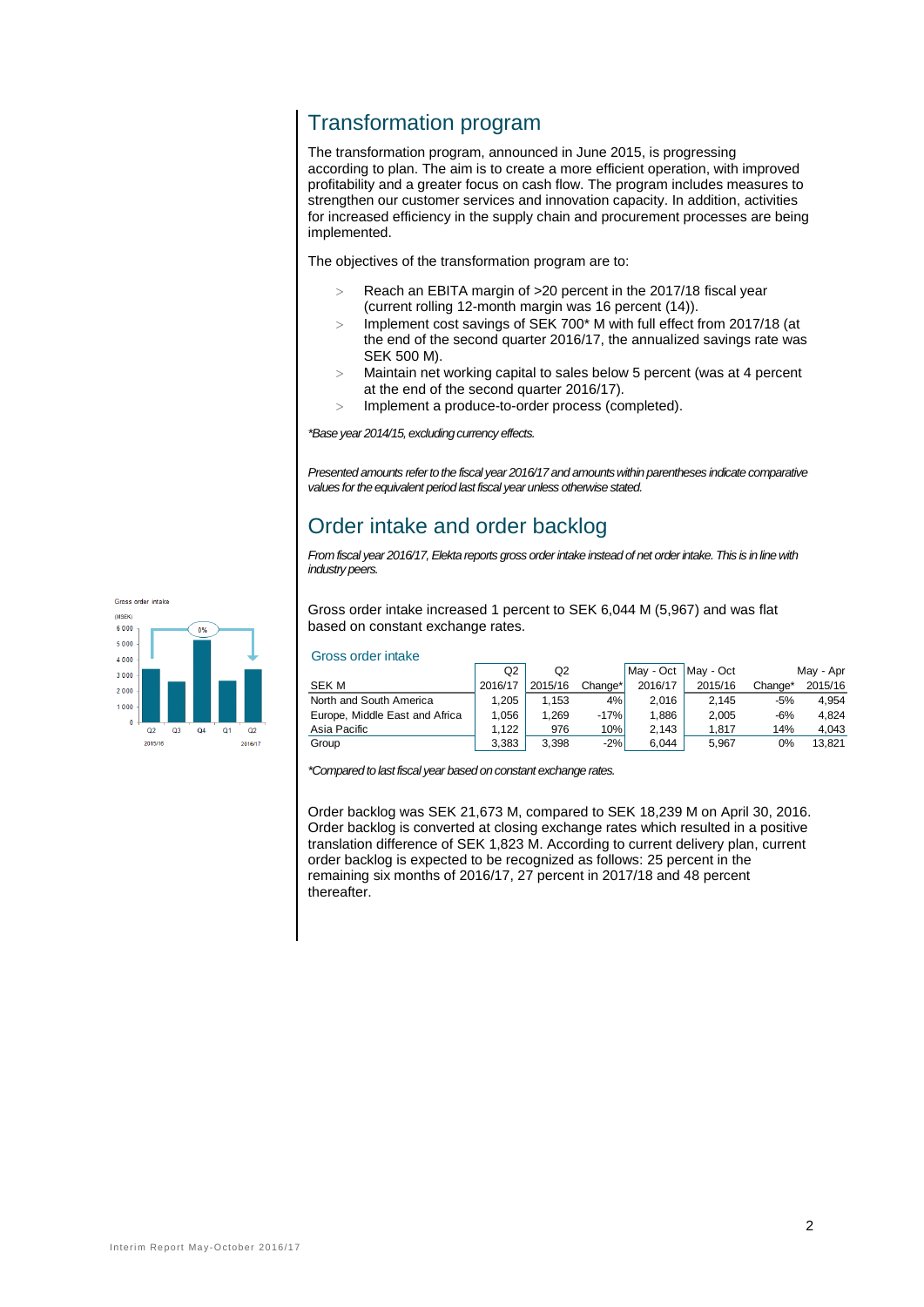



## Regional development

#### *North and South America*

In the US, the replacement market remained stable and investments in replacing the installed base of radiation therapy equipment continued. Market growth is primarily related to services. Consolidation of the hospital industry continues, resulting in increasingly comprehensive solutions and large-scale projects as well as longer lead times for purchasing decisions. In November Medicare confirmed new reimbursement rates which were in line with previous levels for both hospitals and independent clinics. Levels rose slightly for brachytherapy, SRS and SBRT.

Demand for cancer care in South America is growing, mainly driven by a rapidly aging population and there is a significant lack of radiation therapy capacity. However, weak economic conditions throughout the region have slowed investments in new equipment.

Our measures for strengthen our business in region North and South America are starting to show some results. Elekta's gross order bookings in the region increased 5 percent in the second quarter, and 4 percent based on constant exchange rates. The increase was mainly related to improved performance in Latin America, although business performance in the US improved compared to the first quarter. For the first half year, order bookings declined by 6 percent in the region and 5 percent based on constant exchange rates.

## *Europe, Middle East and Africa*

Radiation therapy capacity in Western Europe is insufficient, evidenced by the long waiting times for treatment in some countries. This is being addressed by increased investments by public health care systems as well as investment initiatives by private care providers.

Emerging markets across the region performed favorably. The Middle East has begun to grow, partly due to the recently opened market in Iran. The need for cancer care in Africa is significant, representing long-term growth potential. The Russian market is down significantly, due to weak economic conditions.

In the second quarter last year Elekta's order intake grew by 41 percent based on constant exchange rates. This makes the comparison challenging. Gross order bookings declined 17 percent in the second quarter this year, and 17 percent based on constant exchange rates. During the quarter, Elekta won a large order in Spain. For the first half year, order bookings declined by 6 percent in the region and 6 percent based on constant exchange rates.

## *Asia Pacific*

The region comprises almost 60 percent of the global population, but less than 30 percent of the world's linear accelerators. Accordingly, there is a large unmet need for cancer care. The main market drivers are longer life expectancy and greater economic prosperity, which are leading to investments in health care.

Market growth was favorable throughout the region in the first half year. Highgrowth markets include China, India and South East Asia. The Japanese market is currently at low levels.

Elekta's gross order bookings increased by 15 percent in the second quarter, and 10 percent based on constant exchange rates. Order growth in India and Southeast Asia was particularly strong in the second quarter. In India, Elekta signed an important order with All India Institute of Medical Science. For the first half year, order bookings increased by 18 percent and 14 percent based on constant exchange rates.

Gross order intake Europe, Middle East and Africa



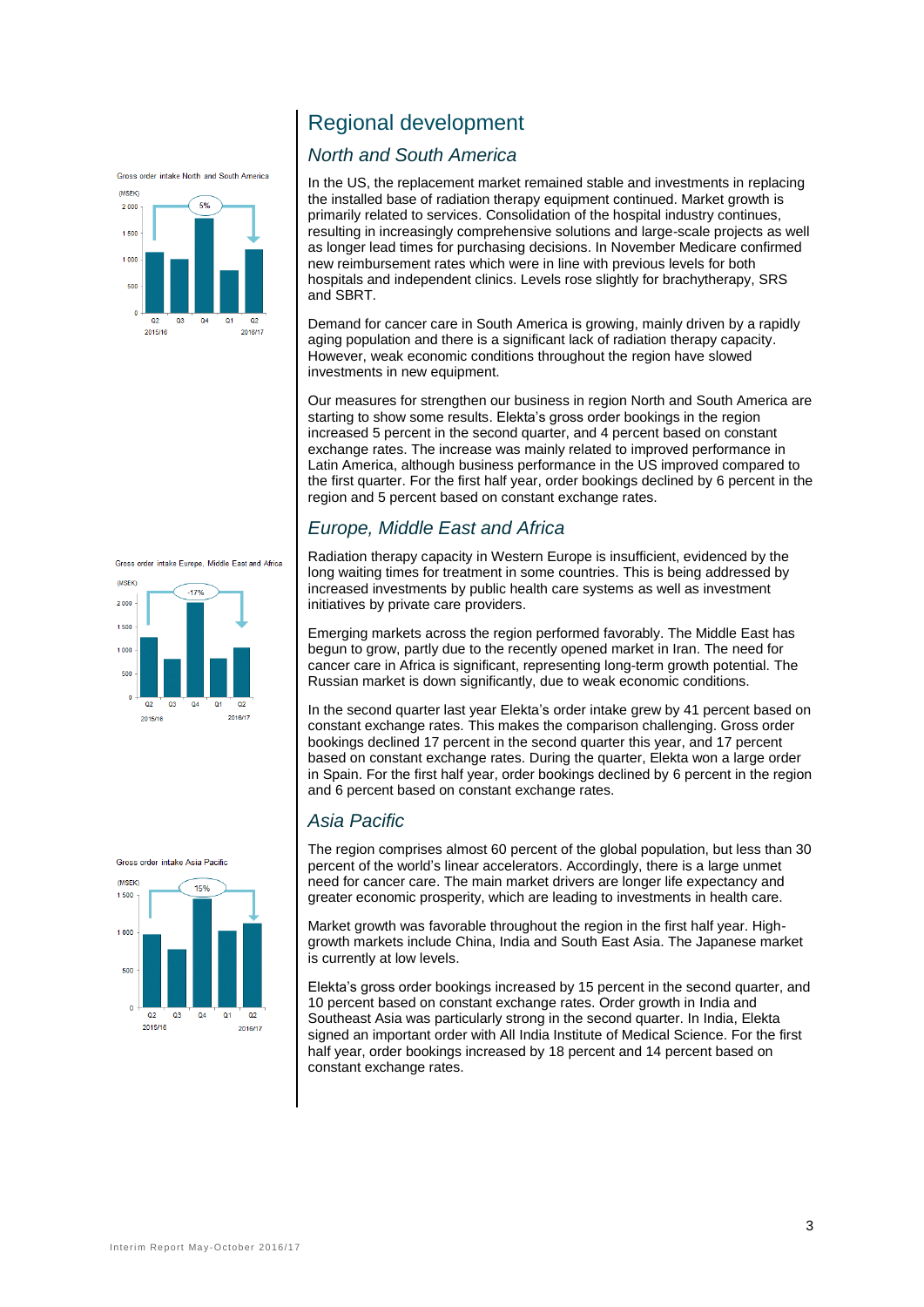## Net sales and earnings

Net sales amounted to SEK 4,316 M (5,067), a decrease of 15 percent based on constant exchange rates. This is mainly related to a one-off effect from the implemented produce-to-order process. Service sales increased by 6 percent based on constant exchange rates.

#### Net sales

|                                | Q2      | Q2    |                 | May - Oct | May - Oct |                 | May - Apr |
|--------------------------------|---------|-------|-----------------|-----------|-----------|-----------------|-----------|
| SEK M                          | 2016/17 |       | 2015/16 Change* | 2016/17   |           | 2015/16 Change* | 2015/16   |
| North and South America        | 971     | 1.032 | $-7%$           | 1.793     | 1.946     | $-7%$           | 4.005     |
| Europe, Middle East and Africa | 713     | 871   | $-17%$          | 1.266     | 1.616     | $-20%$          | 3,651     |
| Asia Pacific                   | 750     | 925   | $-24%$          | 1,257     | 1.505     | $-20%$          | 3,565     |
| Group                          | 2,434   | 2,828 | $-16%$          | 4,316     | 5.067     | -15%            | 11.221    |

*\*Compared to last fiscal year based on constant exchange rates.*

Gross margin was 41.5 percent (40.8). Operating expenses decreased 14 percent as a result of cost reduction activities and currency effects. R&D expenditure, before capitalization of development costs, amounted to SEK 567 M (714), equal to 13 percent (14) of net sales.

EBITA before items affecting comparability and bad debts losses increased to SEK 558 M (519) representing a margin of 13 percent (10). The effect from changes in exchange rates compared with last year was approximately SEK 210 M (30) including hedges. Items affecting comparability amounted to SEK -206 M (-48), of which SEK -97 M (-4) were related to legal disputes and SEK -109 M (-44) were costs related to the implementation of the ongoing transformation program. Operating result was SEK 106 M (211).

Net financial items amounted to SEK -118 M (-134). Interest expenses decreased due to lower interest rates. Profit before tax amounted to SEK -12 M (77), tax amounted to SEK 3 M (-17) and net income amounted to SEK -9 M (60). Earnings per share amounted to SEK -0.03 (0.15) before and after dilution. Return on shareholders' equity amounted to 1 percent (9) and return on capital employed amounted to 3 percent (8).

#### Capitalized development costs

|                                               | Q2      | Q2I             | May - Oct |         | May - Oct 12 months May - Apr |         |
|-----------------------------------------------|---------|-----------------|-----------|---------|-------------------------------|---------|
| <b>SEK M</b>                                  | 2016/17 | 2015/16         | 2016/17   | 2015/16 | rolling                       | 2015/16 |
| Capitalization of development costs           | 134     | 161             | 239       | 317     | 514                           | 592     |
| of which R&D                                  | 134     | 161             | 239       | 317     | 513                           | 591     |
| Amortization of capitalized development costs | -781    | -891            | $-156$    | $-161$  | $-321$                        | $-326$  |
| of which R&D                                  | -721    | -831            | $-144$    | $-149$  | $-296$                        | $-301$  |
| Capitalized development costs, net            | 56      | 72 <sub>1</sub> | 83        | 156     | 193                           | 266     |
| of which R&D                                  | 62      | 78              | 95        | 168     | 217                           | 290     |

The net of capitalization and amortization of development costs in the R&D function decreased to SEK 95 M (168). Amortization of capitalized development costs amounted to SEK 156 M (161).

## Investments and depreciation

Continuous investments were SEK 304 M (414), including investments in intangible assets of SEK 244 M (319) and investments in other assets of SEK 61 M (95). Investments in intangible assets is related to ongoing R&D programs and the lower level reflects the reduction in R&D expenses. The reduced investment in other assets was also R&D related. Amortization of intangible assets and depreciation of tangible fixed assets amounted to a total of SEK 294 M (309).

## Cash flow

Cash flow from operating activities improved to SEK 202 M (-3). During the period, cash outflow related to the transformation program and legal processes amounted to approximately SEK -320 M (-17), of which SEK -150 M (-14) was during the second quarter. Cash outflow relating to legal disputes amounted to SEK -176 M (-4), of which SEK -51 M (-4) was paid in the second quarter. The operational cash conversion for rolling 12 months was 147 percent (121). Cash flow after continuous investments was SEK -194 M (-417). Cash outflow to continuous investments included SEK -92 M relating to investments in intangible assets made in 2015/16.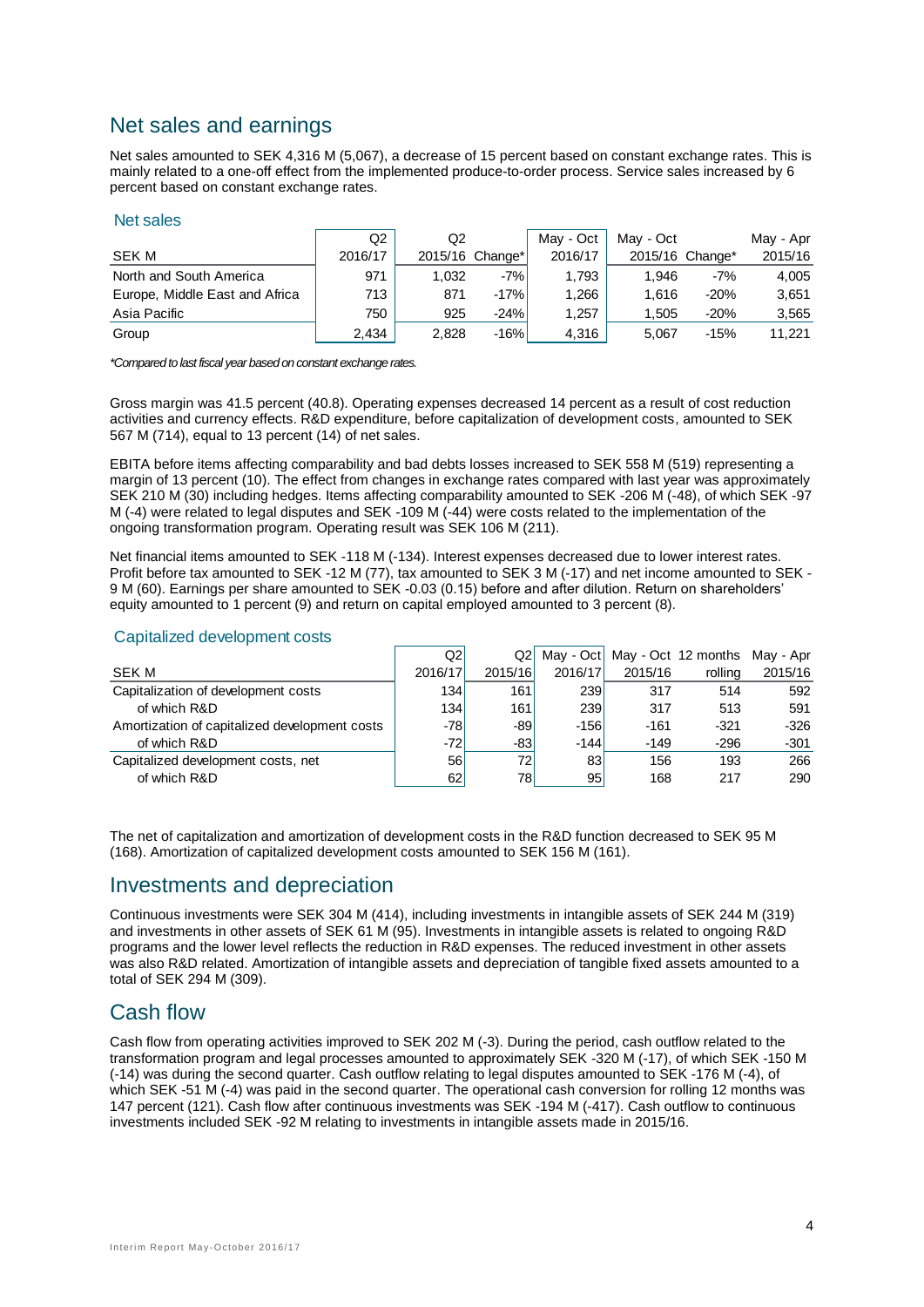#### Cash flow (extract)

| Q <sub>2</sub> | Q <sub>2</sub> | May - Oct | May - Oct | 12 months | May - Apr |
|----------------|----------------|-----------|-----------|-----------|-----------|
| 2016/17        | 2015/16        | 2016/17   | 2015/16   | rolling   | 2015/16   |
| 142            | 408            | 105       | 400       | 414       | 709       |
| 200            | -62            | 97        | $-403$    | 961       | 461       |
| 342            | 346            | 202       | $-3$      | 1.375     | 1.170     |
| $-228$         | $-199$         | $-396$    | $-414$    | $-756$    | -774      |
| 114            | 147            | $-194$    | $-417$    | 619       | 396       |
|                |                |           |           |           | 111%      |
|                | 118%           | 74%       | 51%       |           | 147%      |

*\*Cash flow from operating activities / EBITDA*

## Working capital

Net working capital decreased to SEK 377 M (1,242), which is corresponding to 4 percent (11) of net sales.

#### Working capital

|                                  | Oct 31, | Oct 31, | Apr 30, |
|----------------------------------|---------|---------|---------|
| <b>SEK M</b>                     | 2016    | 2015    | 2016    |
| Working capital assets           |         |         |         |
| Inventories                      | 1,259   | 1,417   | 1,135   |
| Accounts receivable              | 3,320   | 3,831   | 3,301   |
| Accrued income                   | 2,041   | 1,994   | 2,126   |
| Other operating receivables      | 796 *)  | 823     | 741     |
| Sum working capital assets       | 7,416   | 8,065   | 7,303   |
| Working capital liabilities      |         |         |         |
| Accounts payable                 | 835     | 1,023   | 1,122   |
| Advances from customers          | 2,439   | 2,053   | 1,943   |
| Prepaid income                   | 1,561   | 1,668   | 1,648   |
| Accrued expenses                 | 1,813   | 1,796   | 1,817   |
| Short-term provisions            | 218     | 103     | 347     |
| Other current liabilities        | 173     | 180     | 157     |
| Sum working capital liabilities  | 7,039   | 6,823   | 7,035   |
| Net working capital              | 377     | 1,242   | 268     |
| % of 12 months net sales rolling | 4%      | 11%     | 2%      |

#### *\*) Adjusted for interest-bearing receivables of SEK -4 M.*

Inventory and accounts payable decreased compared to the second quarter last year, which mainly is a result of the produce-to-order process. Inventory increased in the quarter, mostly from a buildup of MR-linac related inventory.

÷.

The Days Sales Outstanding (DSO) has been reduced to 47 days (67) with all three regions showing improvements compared to last year.

## Days Sales Outstanding (DSO)

|                                | Oct 31. | Oct 31. | Apr 30, |
|--------------------------------|---------|---------|---------|
| <b>SEK M</b>                   | 2016    | 2015    | 2016    |
| North and South America        | -41     | -37     | -46     |
| Europe, Middle East and Africa | 112     | 155     | 112     |
| Asia Pacific                   | 83      | 103     | 128     |
| Group                          | 47      | 67      | 60      |

*Days Sales Outstanding (DSO) is calculated as (Accounts receivable + Accrued income -Advances from customers -Prepaid income)/(12 months rolling net sales/365).*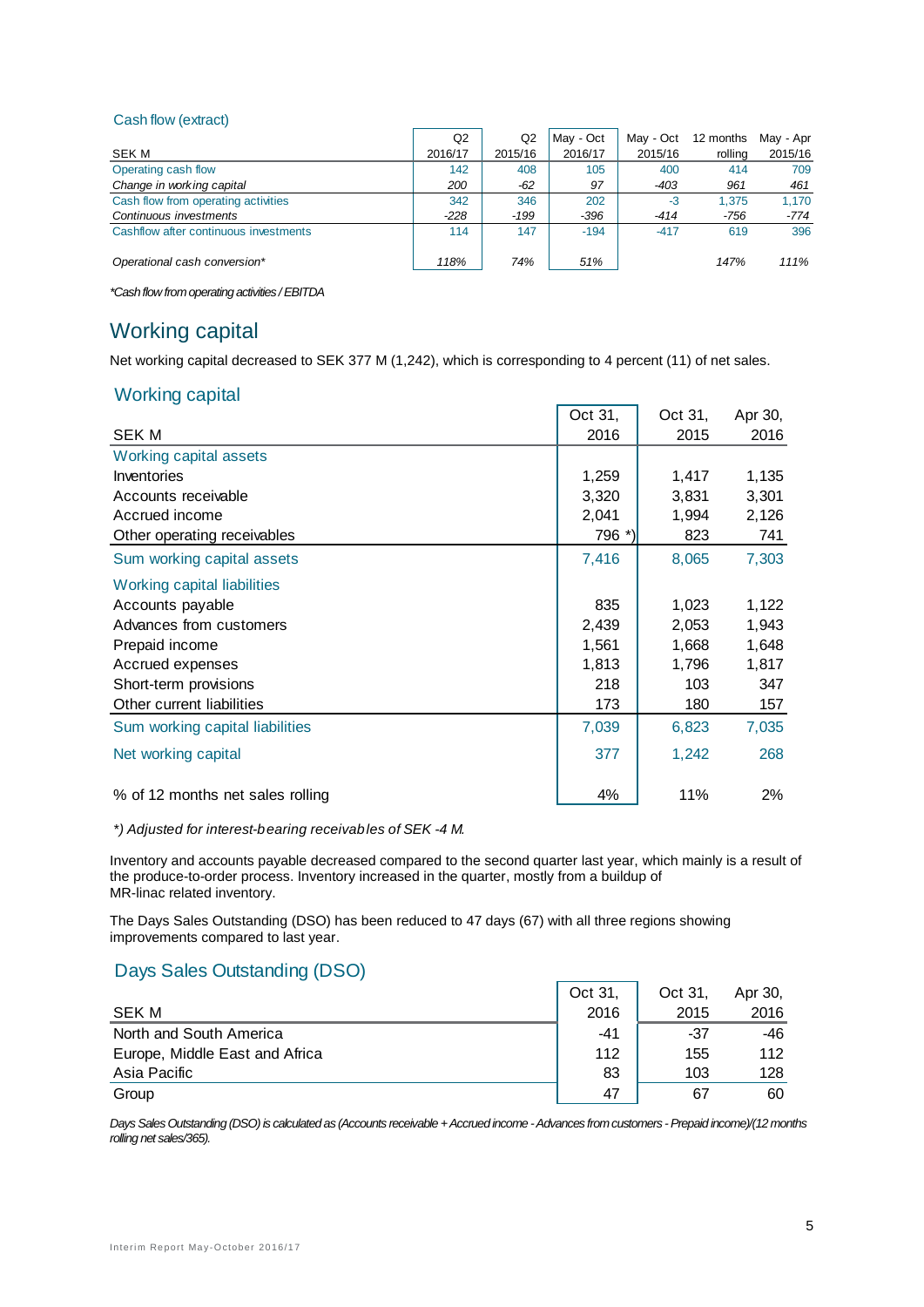## Financial position

Cash and cash equivalents amounted to SEK 2,121 M (2,273 on April 30, 2016) and interest-bearing liabilities amounted to SEK 5,180 M (4,950 on April 30, 2016). Net debt amounted to SEK 3,060 M (2,677 on April 30, 2016) and the net debt/equity ratio was 0.46 (0.42 on April 30, 2016).

#### Net debt

|                                         | Oct 31,  | Oct 31.  | Apr 30,  |
|-----------------------------------------|----------|----------|----------|
| SEK M                                   | 2016     | 2015     | 2016     |
| Long-term interest-bearing liabilities  | 3.290    | 5.024    | 3.065    |
| Short-term interest-bearing liabilities | 1,890    |          | 1.885    |
| Cash and cash equivalents               | $-2.121$ | $-1.586$ | $-2.273$ |
| Net debt                                | 3,060    | 3,455    | 2.677    |

The exchange rate effect from the translation of cash and cash equivalents amounted to SEK 195 M (31). The translation difference in long-term interest-bearing liabilities amounted to SEK 225 M (56). Other comprehensive income was affected by exchange rate differences from translation of foreign operations amounting to SEK 506 M (89).

The change in unrealized exchange rate effects from effective cash flow hedges amounted to SEK -233 M (62) and is reported in other comprehensive income. The closing balance of unrealized exchange rate effects from effective cash flow hedges amounted to SEK -224 M (-62) exclusive of tax.

## Significant events during the reporting period

## *Change of President and CEO*

Richard Hausmann was appointed as the new President and CEO effective June 10, 2016. He succeeded Tomas Puusepp.

Richard Hausmann joined Elekta with nearly three decades of experience in the medical device industry. He led GE's Magnetic Resonance (MR) division as President and CEO, served as President and CEO of Siemens computed tomography (CT) and worked at Siemens in leading positions in its MR business. He also acted as President and CEO of Siemens Ltd. China, responsible for the company's entire portfolio in its core emerging market. Richard has a solid track record of bringing clinical innovations to the global health care market and is known for his deep insights into customer and patient needs, with a strong workflow and outcome orientation.

Richard Hausmann has a doctorate in physics from the University of Regensburg.

#### *Changes to Executive Management Team*

Karin Svenske Nyberg will join Elekta as Executive Vice President Human Resources at the beginning of next calendar year. Valerie Binner, former Executive Vice President Human Resources, left the company with effective date June 10, 2016.

Todd Powell, Executive Vice President Global Engineering, left the company with effective date October 31, 2016.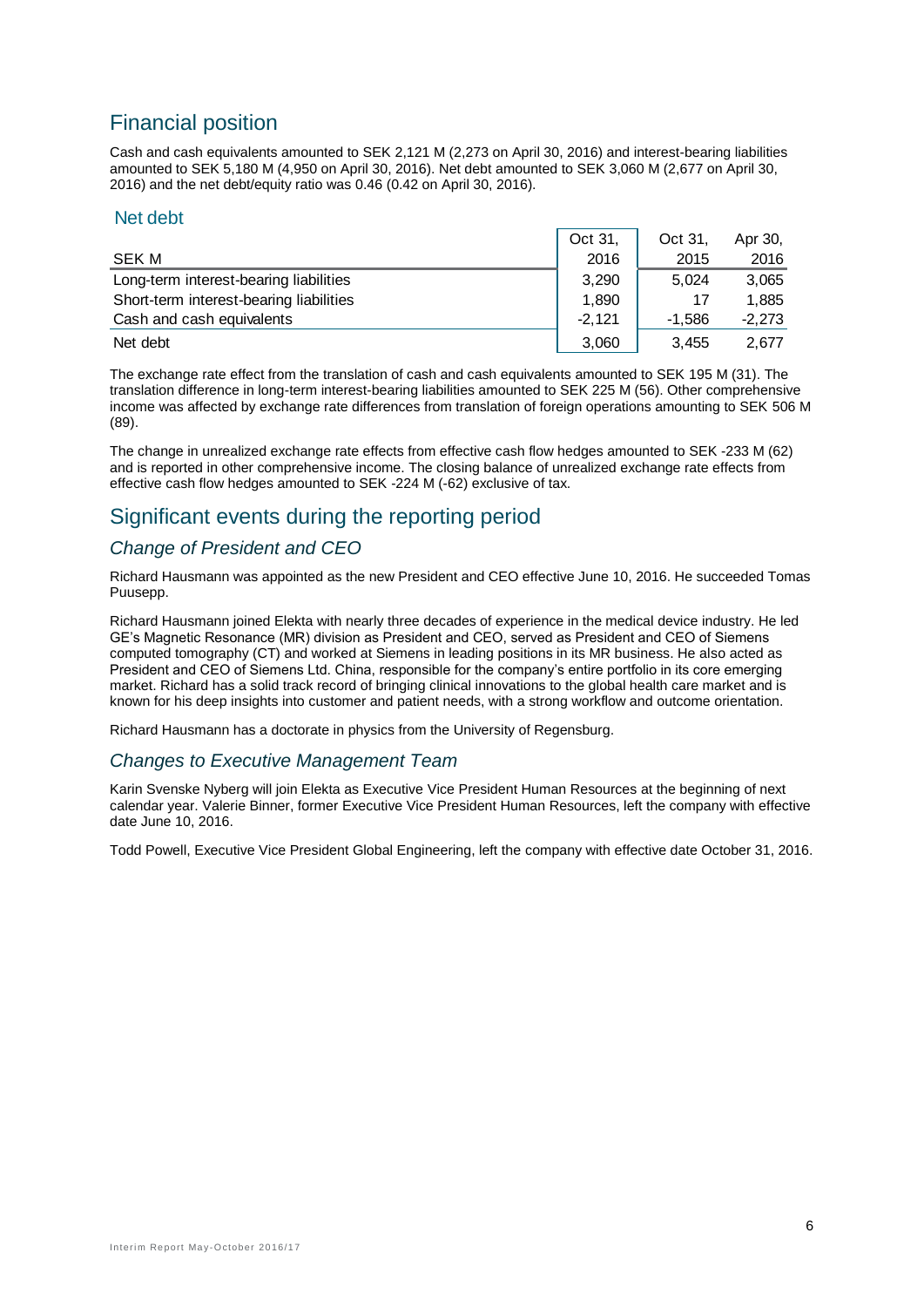#### *humediQ legal dispute*

On May 23, 2016, an arbitration tribunal in London issued an award in the dispute between two Elekta group companies and humediQ GmbH. The award concluded an arbitration with humediQ arising out of an agreement for the exclusive supply of Identify™ under the Elekta label, which was entered into in 2011. The tribunal determined that the Elekta companies did not validly terminate the 2011 agreement and that, as a result, they must pay humediQ EUR 8.9 M for Identify systems the Elekta companies did not order according to minimum volume commitments in the contract. This amount is less than half of the EUR 19 M that humediQ claimed in the arbitration. The tribunal also held that the respective success of each party was comparable and that each party should bear its own legal costs. The Elekta companies do not have any further obligation to purchase any systems from humediQ. In addition to the damages ordered in the arbitration award, Elekta has written off approximately EUR 5 M in receivables related to the agreement with humediQ. An amount of SEK 25 M relating to humediQ has been reported as items affecting comparability, of which SEK 2 M in the second quarter: this amount is in addition to SEK 128 M, which was reported as items affecting comparability in the fourth quarter of 2015/16.

#### *Processes regarding intellectual property rights*

Elekta is committed to protecting its intellectual property rights and those of its partnering customers. Last year, Elekta therefore acted against Varian's infringement of patents using cone beam CT with a flat panel imager. Since then, both parties have filed patent infringement suits both in Europe and in the US.

During the second quarter, Elekta received an Initial Determination (ID) by an Administrative Law Judge of the US International Trade Commission (USITC). The judge dismissed Varian's infringement claims on patents related to cone beam CT with a flat panel imager, and declared them not infringed by Elekta or invalid due to prior art incorporated in patents exclusively licensed by Elekta. The judge's ID also stated that certain Elekta radiotherapy solutions are violating patents owned by Varian, predominantly related to algorithms used in treatment planning software. The ID is being analyzed and several grounds have been identified on which Elekta is seeking review before the USITC. The matter is subject to procedural reviews within the USITC before any final determination or order is reached, which likely will last until the end of Elekta's fiscal year 2016/17. In addition, Elekta has filed proceedings at the US Patent and Trademark Office (USPTO) against all of the Varian patents addressed by the ID. The USPTO has since found a likelihood of success in declaring these patents invalid. The USPTO expects to complete all of these proceedings before October 2017.

Also, for the Varian patents relating to algorithms used in treatment planning software, Elekta had a successful first outcome in a court case in Germany where Varian's infringement claims were dismissed.

## Significant events after the reporting period

#### *Orders of MR-linac*

Princess Margaret Cancer Centre (Toronto, Canada) and Odense University Hospital (Odense, Denmark), two well reputable hospitals, have placed orders of Elekta´s MR-linac, all in line with local regulatory requirements.

## **Employees**

The average number of employees during the period was 3,550 (3,702). The number of employees on October 31, 2016 totaled 3,611 (3,753) compared to 3,617 on April 30, 2016. The decrease compared to previous year is related to the ongoing transformation program and mainly from streamlining of the manufacturing organization and efficiency programs in administration.

The average number of employees in the Parent Company was 27 (25).

## **Shares**

During the period no new B-shares were subscribed through conversion of convertibles. Total number of registered shares on October 31, 2016 was 382,829,047, of which 14,250,000 were A-shares and 368,579,047 Bshares. Fully diluted shares amounted to 400,696,012, including dilution related to the Elekta 2012/17 convertible bond.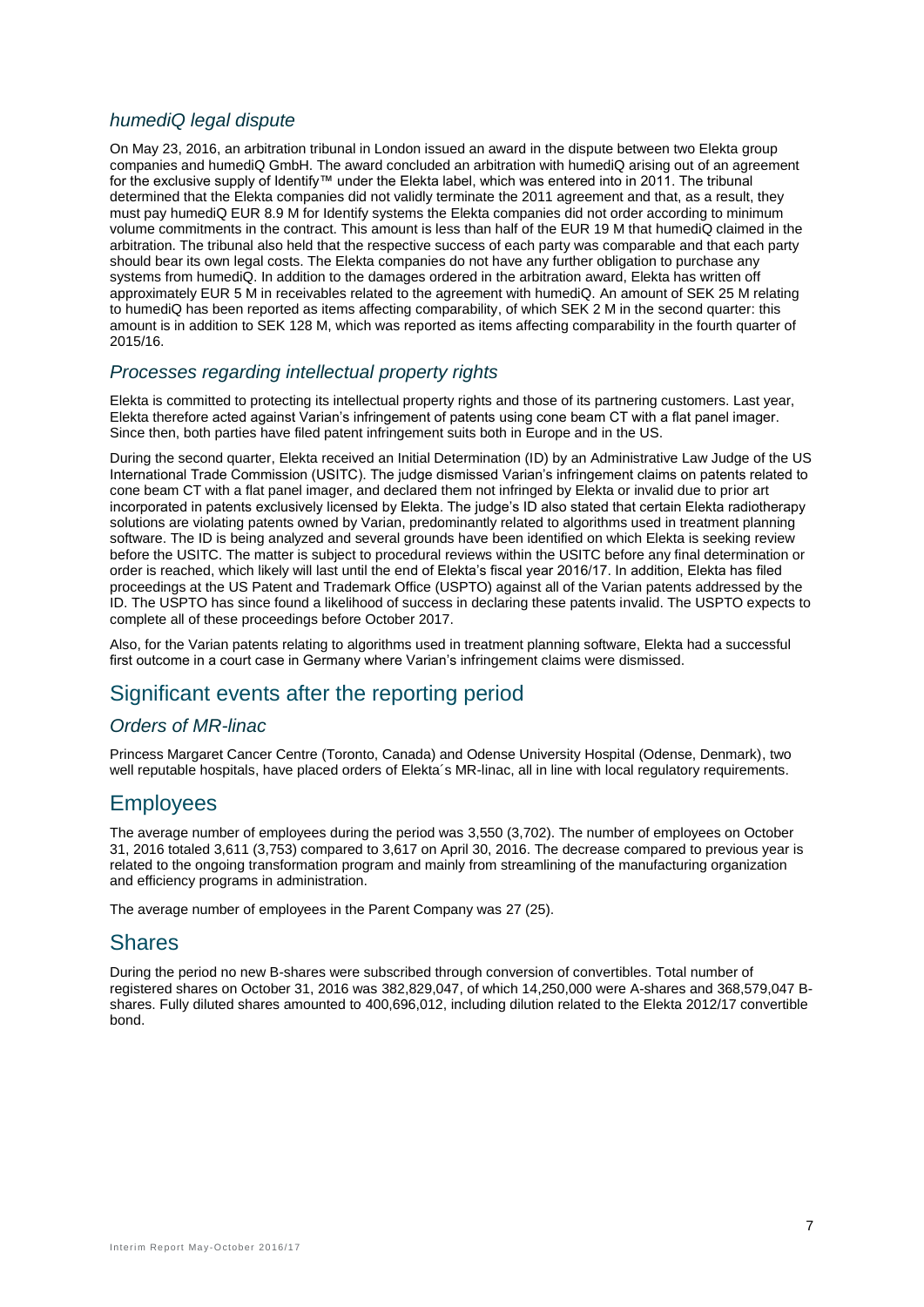## Risks and uncertainties

Elekta's presence in a large number of geographical markets exposes the Group to political and economic risks on a global scale and/or in individual countries. United Kingdom's decision to leave the European Union, as an example, might lead to economic uncertainty that may impact Elekta since an important part of the business is located in the United Kingdom.

The competitive landscape for Elekta is continuously changing. The medical equipment industry is characterized by technological developments and continuous improvements of industrial know-how, resulting in companies launching new products and improved methods for treatment. Elekta strives to be the leader in innovation and offer the most competitive product portfolio, developed in close collaboration with key research leaders in the field. To secure the proceeds of research investments, it is of importance that such new products and new technology are protected from the risk of improper use by competitors. When possible and deemed appropriate, Elekta protects its intellectual property rights by way of patents, copyrights and trademark registrations. Elekta carefully monitors intellectual property rights of third parties, but third parties may still direct infringement claims against Elekta which may lead to time-consuming and costly legal disputes as well as business interruption and other limitations in operations.

Elekta sells solutions through its direct sales force and through an external network of agents and distributors. The Company's continued success is dependent on the ability to establish and maintain successful relationships with customers. Elekta is continuously evaluating how to enter new markets, considering both the opportunities and the risks involved. There are regulatory registration requirements with each new market that potentially could delay product introductions and certifications. The stability of the political system in certain countries and the security situation for employees traveling to exposed areas are constantly evaluated. Corruption is a risk and an obstacle for development and growth in some countries. Elekta has implemented a specific anti-corruption policy to guide the business as it aims to be in line with national and international regulations and best practices against corruption as well as third party risk management processes.

Elekta's operations comprise several markets that expose the Group to a vast number of laws, regulations, policies and guidelines regarding, for example, health, security, environmental matters, trade restrictions, competition and delivery of products. Elekta's quality systems describe these requirements, which are reviewed and certified by external supervisory bodies and are regularly inspected by authorities in applicable countries, for example, the US FDA. Noncompliance of, for example, safety regulations can result in delayed or stopped deliveries of products. Changes in regulations and rules might also increase Elekta's costs and delay the development and introduction of new products.

Elekta depends also on the capability of producing advanced medical equipment, which requires highly qualified personnel. The Company's ability to attract and retain qualified personnel and management has a significant impact on the future success of the Group.

Weak economic development and high levels of public debt might, in some markets, mean less availability of financing for private customers and reduced future healthcare spending by governments. Political decisions that could impact the healthcare reimbursement systems also constitute a risk factor. Elekta's ability to commercialize products is dependent on the reimbursement level that hospitals and clinics can obtain for different types of treatments. Alterations in the existing reimbursement systems related to medical products, or implementation of new regulations, might impact future product mix in specific markets.

Elekta's delivery of treatment equipment relies largely on customers' readiness to receive the delivery at site. Depending on contractual payment terms, a delay can result in postponed invoicing and also affect timing of revenue recognition. The Group's credit risks are normally limited since customer operations are, to a large extent, financed either directly or indirectly by public funds. Due to the recent macroeconomic development, a number of emerging market currencies have depreciated significantly and, as a consequence Elekta has experienced an increased credit risk related to receivables from these regions.

Elekta depends on a number of suppliers for components. There is a risk that delivery difficulties might occur due to circumstances beyond Elekta's control. Critical suppliers are regularly followed up regarding delivery precision and quality of components.

In its operations, Elekta is subject to a number of financial risks primarily related to exchange rate fluctuations. In the short term, the effect of currency movements is reduced through forward contracts. Hedging is conducted on the basis of expected net sales over a period of up to 24 months. The scope of the hedging is determined by the Company's assessment of currency risks. Risk exposure is regulated through a financial policy established by the Board of Directors. The overall responsibility for handling the Group's financial risks, and developing methods and guidelines for dealing with financial risks, rests with the executive management and the finance function. For more detailed information regarding these risks, see Note 2 in the Annual Report 2015/16.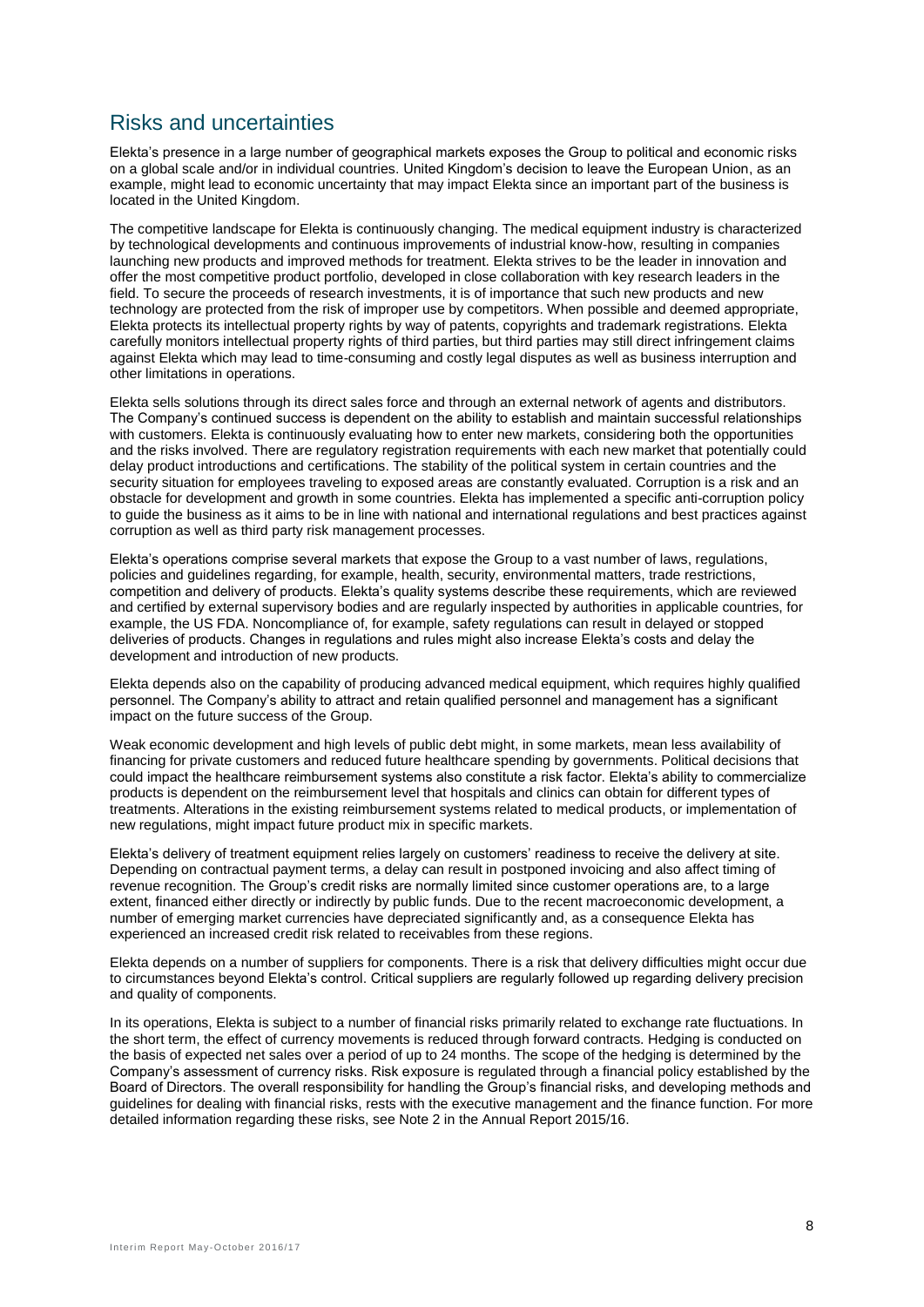The Board of Directors and CEO declare that the undersigned interim report provides a fair overview of the parent company's and Group's operations, their financial position and performance, and describes material risks and uncertainties facing the parent company and other companies in the Group.

Stockholm, December 1, 2016

Chairman of the Board

Siaou-Sze Lien Molfgang Reim Wolfgang Reim Johan Malmquist<br>Member of the Board Member of the Board Member of the Board

Birgitta Stymne Göransson Jan Secher Consumer Stymne Göransson Jan Secher Tomas Puusepp<br>Member of the Board Member of the Board Member of the Board

Laurent Leksell Annika Espander Jansson Luciano Cattani

Member of the Board

Member of the Board

Richard Hausmann CEO and President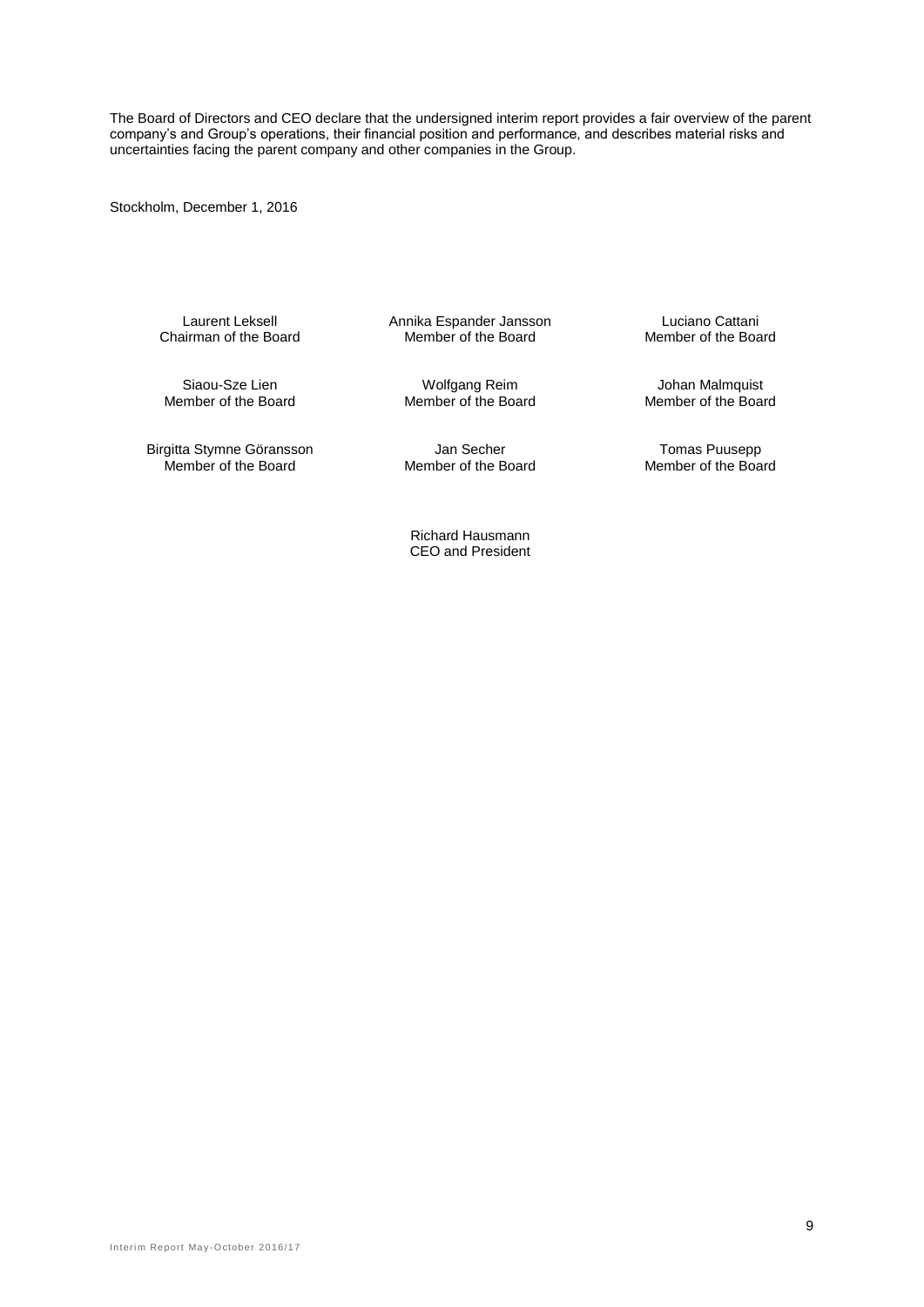## Report of Review of Interim Financial Information

#### *Introduction*

We have reviewed the condensed interim financial information (interim report) of Elekta AB (publ) as of 31 October 2016 and the six-month period then ended. The Board of Directors and the CEO are responsible for the preparation and presentation of the interim financial information in accordance with IAS 34 and the Swedish Annual Accounts Act. Our responsibility is to express a conclusion on this interim report based on our review.

#### *Scope of review*

We conducted our review in accordance with the International Standard on Review Engagements ISRE 2410, *Review of Interim Report Performed by the Independent Auditor of the Entity.* A review consists of making inquiries, primarily of persons responsible for financial and accounting matters, and applying analytical and other review procedures. A review is substantially less in scope than an audit conducted in accordance with International Standards on Auditing, ISA, and other generally accepted auditing standards in Sweden. The procedures performed in a review do not enable us to obtain assurance that we would become aware of all significant matters that might be identified in an audit. Accordingly, we do not express an audit opinion.

#### *Conclusion*

Based on our review, nothing has come to our attention that causes us to believe that the interim report is not prepared, in all material respects, in accordance with IAS 34 and the Swedish Annual Accounts Act, regarding the Group, and with the Swedish Annual Accounts Act, regarding the Parent Company.

Stockholm, December 1, 2016

PricewaterhouseCoopers AB

Johan Engstam Camilla Samuelsson Auditor in charge

Authorized Public Accountant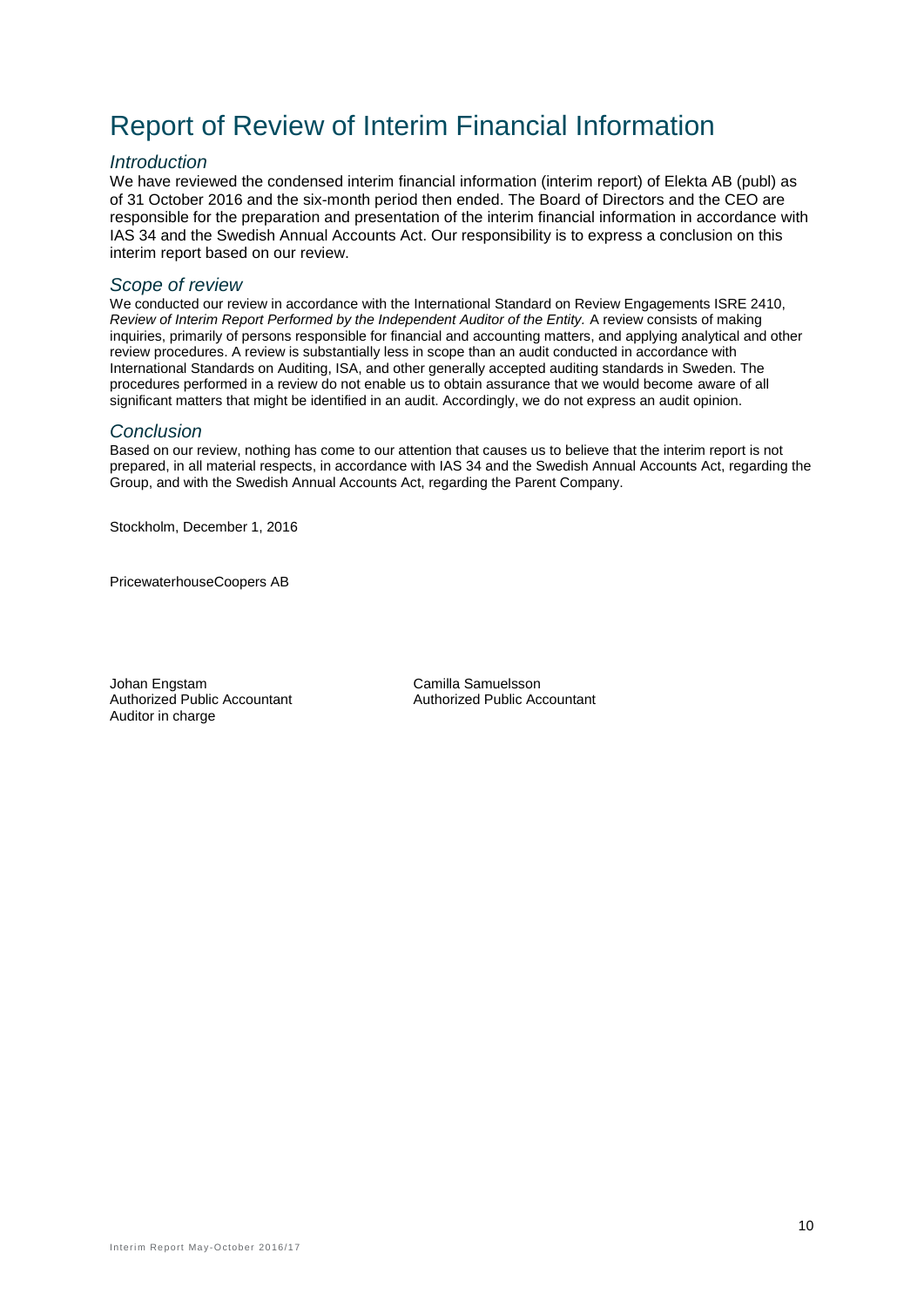## Accounting principles

This interim report is prepared, with regard to the Group, according to IAS 34 and the Swedish Annual Accounts Act and, with regard to the Parent Company, according to the Swedish Annual Accounts Act and RFR 2. The accounting principles applied correspond to those presented in Note 1 of the Annual Report 2015/16.

## Exchange rates

| Country              | Currency | Average rate |                     |                   |         |         | <b>Closing rate</b> |                           |       |
|----------------------|----------|--------------|---------------------|-------------------|---------|---------|---------------------|---------------------------|-------|
|                      |          |              | May - Oct May - Oct |                   | Oct 31. | Oct 31. |                     | Apr 30, Change *)         |       |
|                      |          | 2016/17      |                     | 2015/16 Change *) | 2016    | 2015    |                     | 2016 12 months Change **) |       |
| Euroland             | 1 EUR    | 9.437        | 9.363               | 1%                | 9.869   | 9.370   | 9.176               | 5%                        | 8%    |
| <b>Great Britain</b> | 1 GBP    | 11.401       | 12.977              | $-12%$            | 10.972  | 13.041  | 11.782              | $-16%$                    | $-7%$ |
| Japan                | 1 JPY    | 0.080        | 0.069               | 17%               | 0.086   | 0.071   | 0.075               | 21%                       | 14%   |
| <b>United States</b> | 1 USD    | 8.427        | 8.427               | 0%                | 9.010   | 8.505   | 8.059               | 6%                        | 12%   |

*\*) October 31, 2016 vs October 31, 2015*

*\*\*) October 31, 2016 vs April 30, 2016*

Regarding foreign Group companies, order intake and income statements are translated at average exchange rates for the reporting period, while order backlog and balance sheets are translated at closing exchange rates.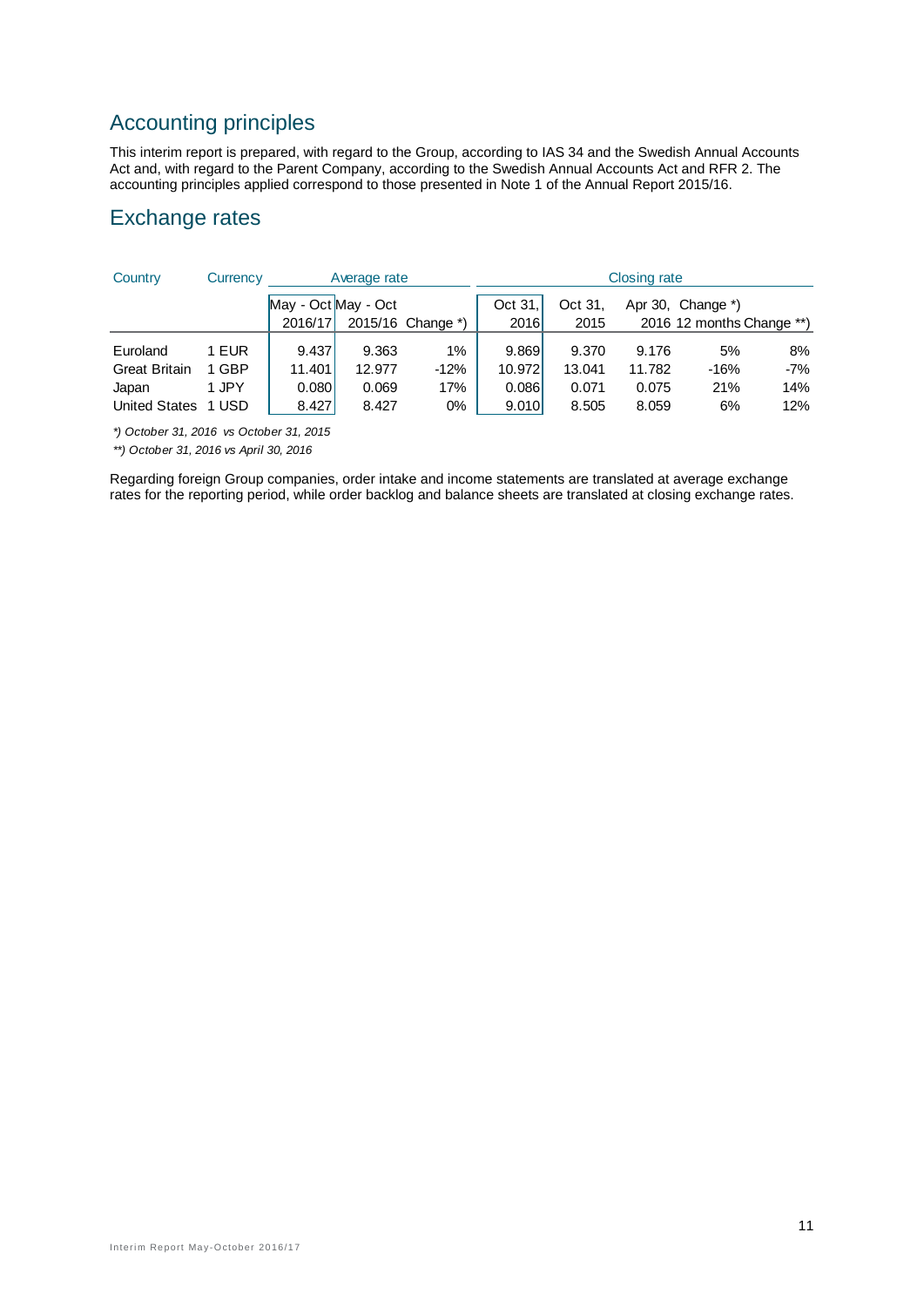#### CONSOLIDATED INCOME STATEMENT AND STATEMENT OF COMPREHENSIVE INCOME

| <b>SEK M</b>                                                              |                |                |           |                |                     |                |
|---------------------------------------------------------------------------|----------------|----------------|-----------|----------------|---------------------|----------------|
|                                                                           | Q2             | Q2             | May - Oct |                | May - Oct 12 months | May - Apr      |
| <b>INCOME STATEMENT</b>                                                   | 2016/17        | 2015/16        | 2016/17   | 2015/16        | rolling             | 2015/16        |
| Net sales                                                                 | 2,434          | 2,828          | 4,316     | 5,067          | 10,470              | 11,221         |
| Cost of products sold                                                     | $-1,409$       | $-1,647$       | $-2,527$  | $-3,001$       | $-6, 134$           | $-6,608$       |
| Gross income                                                              | 1,025          | 1,181          | 1,789     | 2,066          | 4,336               | 4,613          |
| Selling expenses                                                          | $-314$         | $-333$         | $-590$    | $-676$         | $-1,250$            | $-1,336$       |
| Administrative expenses                                                   | $-231$         | $-250$         | $-446$    | $-522$         | $-949$              | $-1,026$       |
| R&D expenses                                                              | $-222$         | $-274$         | $-472$    | $-546$         | $-991$              | $-1,065$       |
| Exchange rate differences                                                 | $-1$           | $-2$           | 32        | $-63$          | $-70$               | $-165$         |
| Operating result before items affecting comparability                     | 257            | 322            | 313       | 259            | 1,075               | 1,021          |
| Items affecting comparability                                             | $-117$         | $-18$          | $-206$    | $-48$          | $-757$              | $-598$         |
| <b>Operating result</b>                                                   | 140            | 304            | 106       | 211            | 318                 | 423            |
| Result from participations in associates                                  | $\overline{2}$ | 1              | 5         | 3              | 13                  | 11             |
| Interest income                                                           | $\overline{7}$ | 6              | 11        | 11             | 38                  | 37             |
| Interest expenses and similar items                                       | $-74$          | $-73$          | $-136$    | $-152$         | $-269$              | $-285$         |
| Exchange rate differences                                                 | $-1$           | $\overline{4}$ | 2         | $\overline{4}$ | $\mathbf 0$         | 3              |
| Profit before tax                                                         | 73             | 242            | $-12$     | 77             | 100                 | 189            |
| Income taxes                                                              | $-18$          | $-53$          | 3         | $-17$          | $-24$               | $-44$          |
| Net income                                                                | 55             | 189            | $-9$      | 60             | 76                  | 145            |
| Net income attributable to:                                               |                |                |           |                |                     |                |
| Parent Company shareholders                                               | 55             | 188            | $-10$     | 57             | 70                  | 137            |
| Non-controlling interests                                                 | $\Omega$       | 1              | 1         | 3              | 6                   | 8              |
| Earnings per share before dilution, SEK                                   | 0.14           | 0.49           | $-0.03$   | 0.15           | 0.18                | 0.36           |
| Earnings per share after dilution, SEK                                    | 0.14           | 0.49           | $-0.03$   | 0.15           | 0.18                | 0.36           |
| STATEMENT OF COMPREHENSIVE INCOME                                         |                |                |           |                |                     |                |
| Net income                                                                | 55             | 189            | -9        | 60             | 76                  | 145            |
| Other comprehensive income:                                               |                |                |           |                |                     |                |
| Items that will not be reclassified to the income statement               |                |                |           |                |                     |                |
| Remeasurements of defined benefit pension plans                           | $\mathbf 0$    |                | 0         |                | 8                   | 8              |
| Tax                                                                       | $\Omega$       |                | $\Omega$  |                | $-2$                | $-2$           |
| Total items that will not be reclassified to the income statement         | $\Omega$       |                | $\Omega$  |                | 6                   | 6              |
| Items that subsequently may be reclassified to the income statement       |                |                |           |                |                     |                |
| Revaluation of cash flow hedges                                           | $-92$          | $-46$          | $-233$    | 62             | $-178$              | 117            |
| Translation differences from foreign operations                           | 202            | $-143$         | 506       | 89             | 136                 | $-281$         |
| Tax                                                                       | 18             | 9              | 45        | $-13$          | 33                  | $-25$          |
| Total items that subsequently may be reclassified to the income statement | 128            | $-180$         | 318       | 138            | -9                  | $-189$         |
| Other comprehensive income for the period                                 | 128            | $-180$         | 318       | 138            | -3                  | $-183$         |
|                                                                           |                |                |           |                |                     |                |
| Total comprehensive income for the period                                 | 183            | 9              | 309       | 198            | 73                  | $-38$          |
| Comprehensive income attributable to:                                     |                |                |           |                |                     |                |
| Parent Company shareholders                                               | 182            | 7              | 308       | 195            | 68                  | -45            |
| Non-controlling interests                                                 |                | $\overline{2}$ |           | 3              | 5                   | $\overline{7}$ |

#### RESULT OVERVIEW

| Q2  | Q2      | May - Oct | May - Oct | 12 months | May - Apr |
|-----|---------|-----------|-----------|-----------|-----------|
|     | 2015/16 | 2016/17   | 2015/16   | rolling   | 2015/16   |
| 257 | 322     | 313       | 259       | 1.075     | 1.021     |
| 23  |         | 29        | 34        | 144       | 149       |
|     |         |           |           |           |           |
| 78  | 89      | 156       | 161       | 321       | 326       |
| 33  | 33      | 60        | 65        | 138       | 143       |
| 391 | 451     | 558       | 519       | 1.678     | 1.639     |
| 39  | 41      | 78I       | 83        | 160       | 165       |
| 430 | 492     | 635       | 602       | 1.837     | 1.805     |
|     |         | 2016/17   |           |           |           |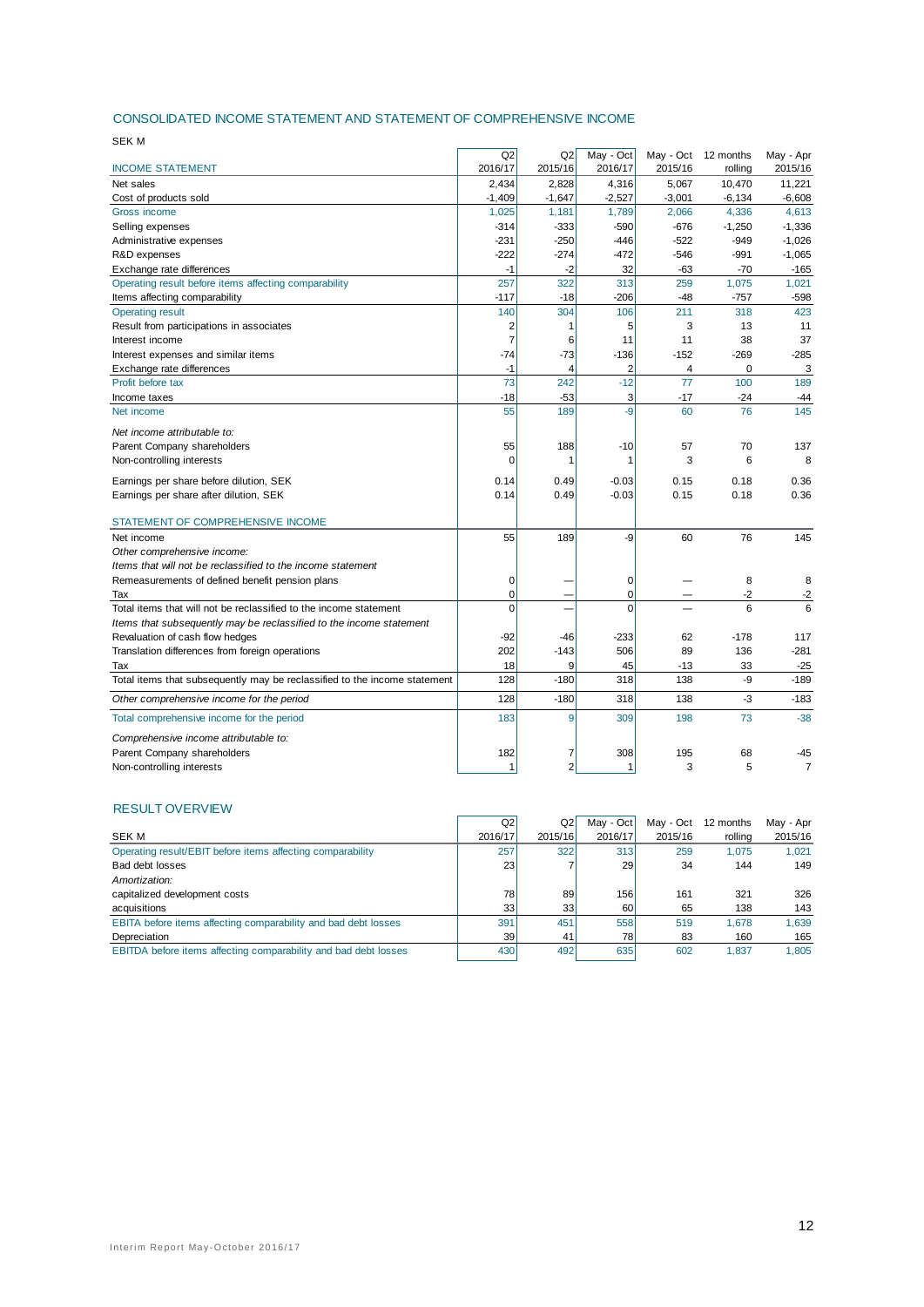#### CONSOLIDATED BALANCE SHEET

| <b>SEK M</b>                            | Oct 31, | Oct 31, | Apr 30, |
|-----------------------------------------|---------|---------|---------|
|                                         | 2016    | 2015    | 2016    |
| Non-current assets                      |         |         |         |
| Intangible assets                       | 8,797   | 8,375   | 8,210   |
| Tangible fixed assets                   | 785     | 904     | 803     |
| <b>Financial assets</b>                 | 369     | 396     | 365     |
| Deferred tax assets                     | 300     | 288     | 281     |
| <b>Total non-current assets</b>         | 10,251  | 9,963   | 9,658   |
| <b>Current assets</b>                   |         |         |         |
| Inventories                             | 1,259   | 1,417   | 1,135   |
| Accounts receivable                     | 3,320   | 3,831   | 3,301   |
| Accrued income                          | 2,041   | 1,994   | 2,126   |
| Current tax assets                      | 234     | 104     | 160     |
| Derivative financial instruments        | 43      | 64      | 47      |
| Other current receivables               | 800     | 823     | 741     |
| Cash and cash equivalents               | 2,121   | 1,586   | 2,273   |
| <b>Total current assets</b>             | 9,817   | 9,819   | 9,783   |
| <b>Total assets</b>                     | 20,068  | 19,782  | 19,441  |
| Elekta's owners' equity                 | 6,581   | 6,645   | 6,402   |
| Non-controlling interests               |         | 5       | 10      |
| <b>Total equity</b>                     | 6,581   | 6,650   | 6,412   |
| <b>Non-current liabilities</b>          |         |         |         |
| Long-term interest-bearing liabilities  | 3,290   | 5,024   | 3,065   |
| Deferred tax liabilities                | 679     | 786     | 690     |
| Long-term provisions                    | 139     | 147     | 140     |
| Other long-term liabilities             | 107     | 122     | 73      |
| <b>Total non-current liabilities</b>    | 4,215   | 6,079   | 3,967   |
| <b>Current liabilities</b>              |         |         |         |
| Short-term interest-bearing liabilities | 1,890   | 17      | 1,885   |
| Accounts payable                        | 835     | 1,023   | 1,122   |
| Advances from customers                 | 2,439   | 2,053   | 1,943   |
| Prepaid income                          | 1,561   | 1,668   | 1,648   |
| Accrued expenses                        | 1,813   | 1,796   | 1,817   |
| Current tax liabilities                 | 66      | 93      | 93      |
| Short-term provisions                   | 218     | 103     | 347     |
| Derivative financial instruments        | 277     | 120     | 50      |
| Other current liabilities               | 173     | 180     | 157     |
| <b>Total current liabilities</b>        | 9,272   | 7,053   | 9,062   |
| Total equity and liabilities            | 20,068  | 19,782  | 19.441  |

<sup>\*</sup> The convertible loan amounting to SEK 1,872 M, maturing April 25, 2017, was reclassified to a short-term interest-bearing liability in the annual *report 2015/16. In the year-end report May - April 2015/16 the loan was presented as long-term.*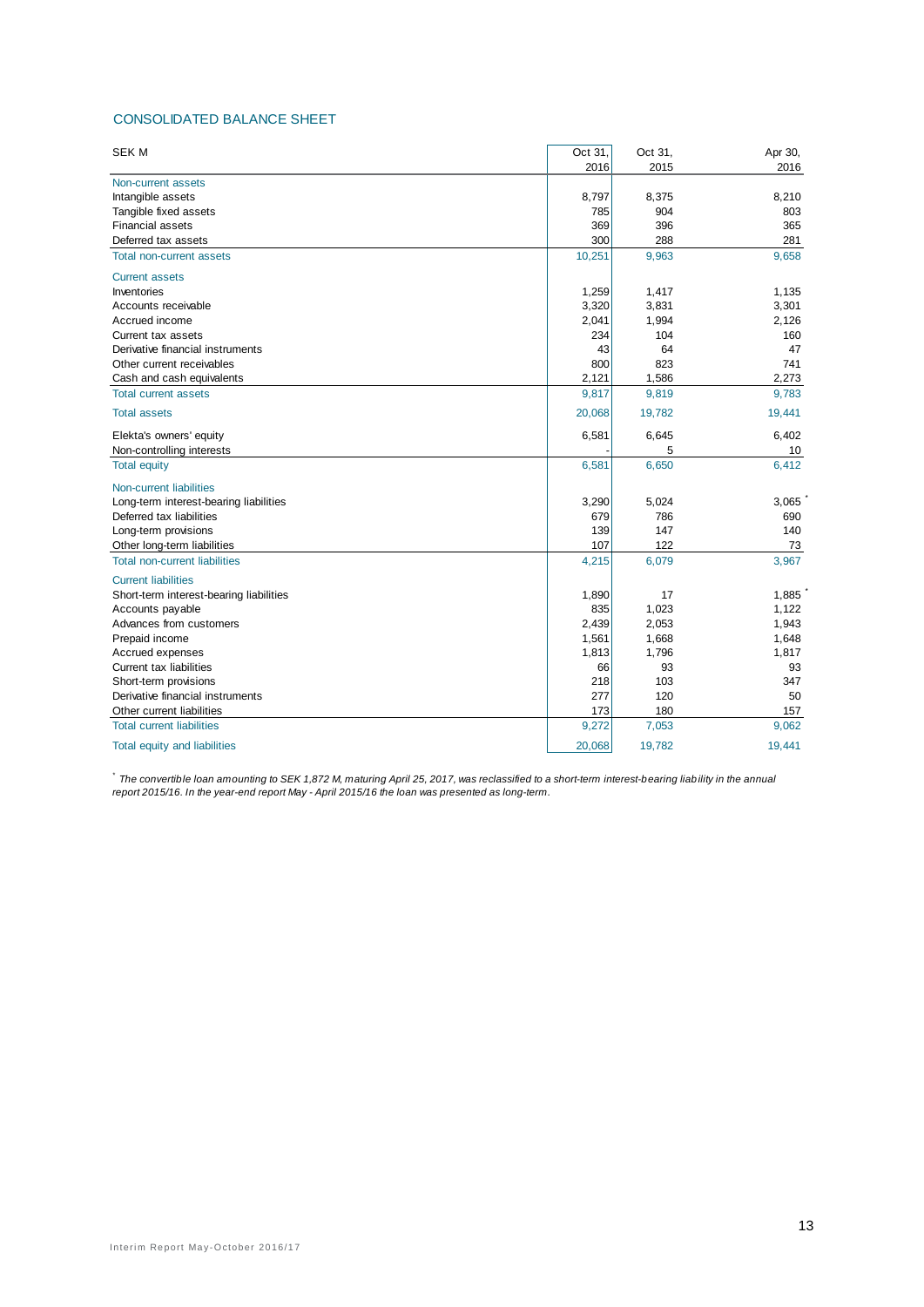#### CASH FLOW

|                                                                                                  | Q2      | Q2             | May - Oct | May - Oct | 12 months | May - Apr |
|--------------------------------------------------------------------------------------------------|---------|----------------|-----------|-----------|-----------|-----------|
| SEK M                                                                                            | 2016/17 | 2015/16        | 2016/17   | 2015/16   | rolling   | 2015/16   |
| Profit before tax                                                                                | 73      | 242            | $-12$     | 77        | 100       | 189       |
| Amortization and depreciation                                                                    | 150     | 163            | 294       | 309       | 619       | 634       |
| Interest net                                                                                     | 46      | 54             | 92        | 117       | 178       | 203       |
| Other non-cash items                                                                             | $-29$   | 93             | $-44$     | 139       | $-36$     | 147       |
| Interest received and paid                                                                       | $-57$   | $-94$          | $-103$    | $-144$    | $-155$    | $-196$    |
| Income taxes paid                                                                                | $-41$   | $-50$          | $-122$    | -98       | $-292$    | $-268$    |
| Operating cash flow                                                                              | 142     | 408            | 105       | 400       | 414       | 709       |
| Increase $(-)/$ decrease $(+)$ in inventories                                                    | $-71$   | 25             | $-93$     | $-107$    | 94        | 80        |
| Increase (-)/decrease (+) in operating receivables                                               | $-112$  | $-13$          | 336       | 162       | 524       | $350*$    |
| Increase $\left(\frac{1}{2}\right)$ decrease $\left(\frac{1}{2}\right)$ in operating liabilities | $383*)$ | -74            | $-146$ *) | $-458$    | 343       | $31 *$    |
| Change in working capital                                                                        | 200     | $-62$          | 97        | $-403$    | 961       | 461       |
| Cash flow from operating activities                                                              | 342     | 346            | 202       | $-3$      | 1,375     | 1,170     |
| Investments intangible assets                                                                    | $-193$  | $-161$         | -336      | $-319$    | $-613$    | $-596$    |
| Investments other assets                                                                         | $-34$   | $-38$          | $-61$     | $-95$     | $-158$    | $-192$    |
| Sale of fixed assets                                                                             |         |                |           |           | 14        | 14        |
| Continuous investments                                                                           | $-228$  | $-199$         | $-396$    | $-414$    | $-756$    | -774      |
| Cash flow after continuous investments                                                           | 114     | 147            | $-194$    | $-417$    | 619       | 396       |
| Business combinations and investments in other shares                                            | $-26$   | $\overline{2}$ | $-42$     | $-10$     | $-44$     | -12       |
| Cash flow after investments                                                                      | 89      | 149            | $-236$    | $-427$    | 575       | 384       |
| Cash flow from financing activities                                                              | $-103$  | $-1,256$       | $-112$    | $-1,283$  | $-132$    | $-1,303$  |
| Cash flow for the period                                                                         | $-14$   | $-1,107$       | $-347$    | $-1,710$  | 443       | $-920$    |
| Exchange rate differences                                                                        | 75      | -55            | 195       | 31        | 92        | -72       |
| Change in cash and cash equivalents for the period                                               | 61      | $-1,162$       | $-152$    | $-1,679$  | 535       | $-992$    |

*\* Adjusted for receivables/liabilities relating to investments/sale of fixed assets.*

#### CHANGES IN EQUITY

|                                           | May - Oct | May - Oct | May - Apr      |
|-------------------------------------------|-----------|-----------|----------------|
| <b>SEK M</b>                              | 2016/17   | 2015/16   | 2015/16        |
| Attributable to Elekta's owners           |           |           |                |
| Opening balance                           | 6,402     | 6,638     | 6,638          |
| Comprehensive income for the period       | 308       | 198       | $-45$          |
| Conversion of convertible loan            |           |           | 0              |
| Acquisition of non-controlling interest   | $-34$     |           |                |
| Dividend                                  | $-95$     | $-191$    | $-191$         |
| <b>Total</b>                              | 6,581     | 6,645     | 6,402          |
| Attributable to non-controlling interests |           |           |                |
| Opening balance                           | 10        | 8         | 8              |
| Comprehensive income for the period       |           | 3         | $\overline{7}$ |
| Acquisition of non-controlling interest   | $-1$      |           |                |
| Dividend                                  | $-10$     | -5        | -5             |
| <b>Total</b>                              |           | 5         | 10             |
| <b>Closing balance</b>                    | 6,581     | 6,650     | 6,412          |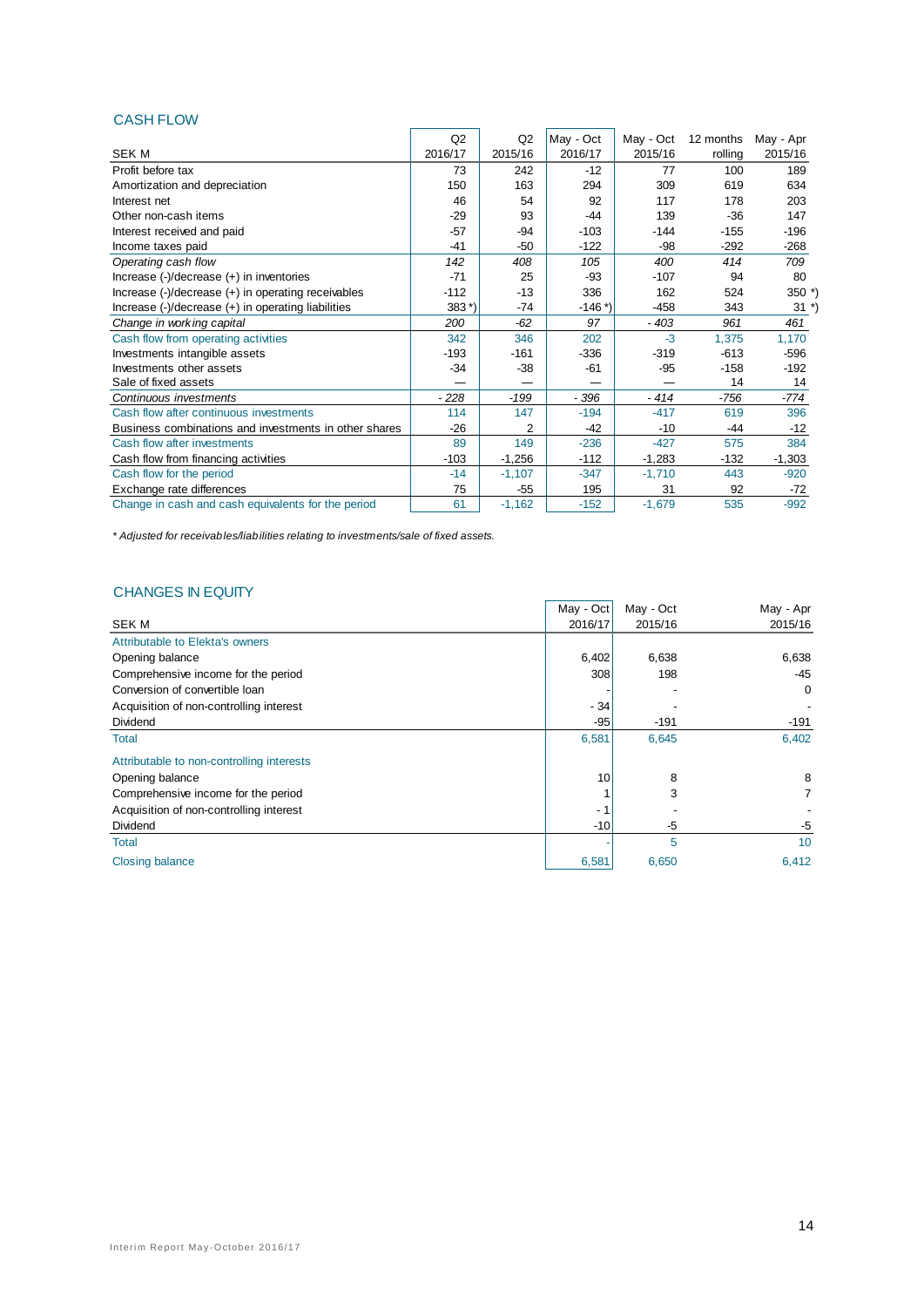## Financial instruments

The table below shows the Group's financial instruments, for which fair value is different than carrying value. The fair value of all other financial instruments is assumed to correspond to the carrying value.

|                                         | Oct 31, 2016 |       | Oct 31, 2015 |            | Apr 30, 2016 |       |  |
|-----------------------------------------|--------------|-------|--------------|------------|--------------|-------|--|
|                                         | Carrying     | Fair  | Carrying     |            | Carrying     | Fair  |  |
| SEK M                                   | amount       | value | amount       | Fair value | amount       | value |  |
| Long-term interest-bearing liabilities  | 3.290        | 3.354 | 5.024        | 5.288      | 3.065        | 3.213 |  |
| Short-term interest-bearing liabilities | 1.890        | 1.932 | 17           |            | 1.885        | 1.984 |  |

The Group's financial assets and financial liabilities, which have been measured at fair value, have been categorized in the fair value hierarchy. The different levels are defined as follows:

- Level 1: Quoted prices on an active market for identical assets or liabilities
- Level 2: Other observable data than quoted prices included in Level 1, either directly (that is, price quotations) or indirectly (that is, obtained from price quotations)
- Level 3: Data not based on observable market data

#### Financial instruments measured at fair value

|                                                                 |       | Oct 31, | Oct 31, | Apr 30, |
|-----------------------------------------------------------------|-------|---------|---------|---------|
| <b>SEK M</b>                                                    | Level | 2016    | 2015    | 2016    |
| <b>FINANCIAL ASSETS</b>                                         |       |         |         |         |
| Financial assets measured at fair value through profit or loss: |       |         |         |         |
| Derivative financial instruments - non-hedge accounting         | 2     | 41      | 40      | 21      |
| Derivatives used for hedging purposes:                          |       |         |         |         |
| Derivative financial instruments - hedge accounting             | 2     | 2       | 31      | 27      |
| <b>Total financial assets</b>                                   |       | 43      | 71      | 48      |
| <b>FINANCIAL LIABILITIES</b>                                    |       |         |         |         |
| Financial liabilities at fair value through profit or loss:     |       |         |         |         |
| Derivative financial instruments - non-hedge accounting         | 2     | 83      | 40      | 17      |
| Contingent consideration                                        | 3     | 98      | 129     | 104     |
| Derivatives used for hedging purposes:                          |       |         |         |         |
| Derivative financial instruments - hedge accounting             | 2     | 232     | 93      | 36      |
| <b>Total financial liabilities</b>                              |       | 413     | 262     | 157     |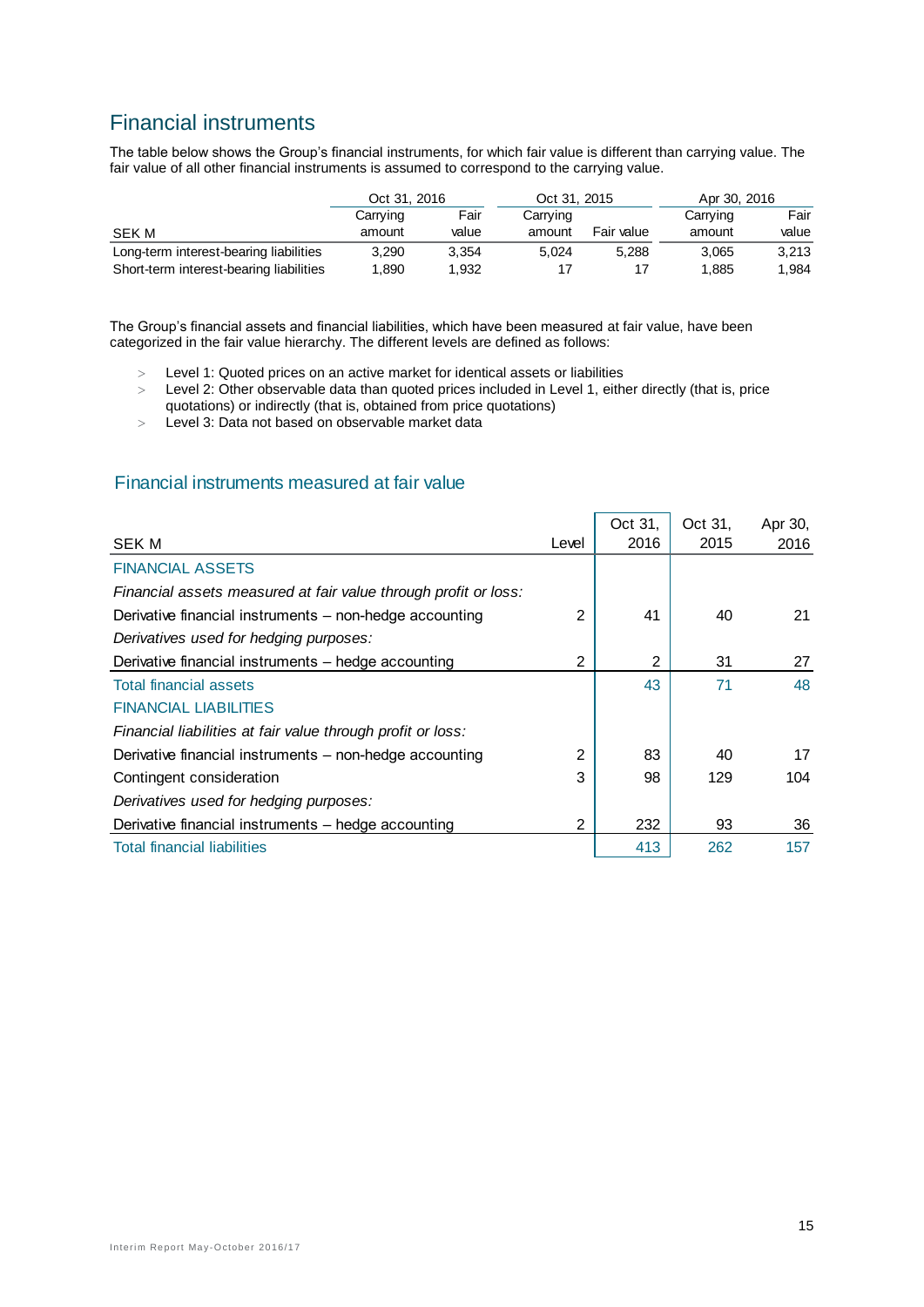#### **KEY FIGURES**

|                                   | May - Apr | May - Apr | May - Apr | May - Apr | May - Apr | May - Oct     | May - Oct |
|-----------------------------------|-----------|-----------|-----------|-----------|-----------|---------------|-----------|
|                                   | 2011/12   | 2012/13   | 2013/14   | 2014/15   | 2015/16   | 2015/16       | 2016/17   |
|                                   |           |           |           |           |           |               |           |
| Gross order intake. SEK M         | n/a       | n/a       | n/a       | 12,825    | 13,821    | 5,827         | 6,044     |
| Net sales, SEK M                  | 9,048     | 10,339    | 10,694    | 10,839    | 11,221    | 5,067         | 4,316     |
| Operating result, SEK M           | 1,849     | 2,012     | 1,727     | 937       | 423       | 211           | 106       |
| Operating margin before items     |           |           |           |           |           |               |           |
| affecting comparability, %        | 20        | 20        | 18        | 9         | 9         | 5             |           |
| Operating margin, %               | 20        | 19        | 16        | 9         |           | 4             |           |
| Profit margin, %                  | 19        | 17        | 14        |           | 2         | $\mathcal{P}$ |           |
| Shareholders' equity, SEK M       | 5,010     | 5,560     | 6,257     | 6,646     | 6,412     | 6,650         | 6,581     |
| Capital employed, SEK M           | 9,540     | 10,112    | 10,743    | 12,678    | 11,360    | 11,691        | 11,761    |
| Equity/assets ratio, %            | 33        | 34        | 35        | 31        | 33        | 34            | 33        |
| Net debt/equity ratio, multiple   | 0.53      | 0.36      | 0.36      | 0.42      | 0.42      | 0.52          | 0.46      |
| Return on shareholders' equity, % | 29        | 27        | 21        | 9         | 2         | 9             |           |
| Return on capital emploved, %     | 28        | 21        | 17        | 9         | 4         | 8             | 3         |

#### DATA PER SHARE

|                                | May - Apr | May - Apr | May - Apr | May - Apr | May - Apr | May - Oct | May - Oct |
|--------------------------------|-----------|-----------|-----------|-----------|-----------|-----------|-----------|
|                                | 2011/12   | 2012/13   | 2013/14   | 2014/15   | 2015/16   | 2015/16   | 2016/17   |
|                                |           |           |           |           |           |           |           |
| Earnings per share             |           |           |           |           |           |           |           |
| before dilution, SEK           | 3.26      | 3.52      | 3.01      | 1.45      | 0.36      | 0.15      | $-0.03$   |
| after dilution, SEK            | 3.23      | 3.52      | 3.00      | 1.45      | 0.36      | 0.15      | $-0.03$   |
| Cash flow per share            |           |           |           |           |           |           |           |
| before dilution, SEK           | $-7.07$   | 3.17      | 1.31      | 1.78      | 1.00      | $-1.12$   | $-0.62$   |
| after dilution, SEK            | $-7.01$   | 3.17      | 1.24      | 1.78      | 1.00      | $-1.12$   | $-0.59$   |
| Shareholders' equity per share |           |           |           |           |           |           |           |
| before dilution, SEK           | 13.19     | 14.55     | 16.39     | 17.41     | 16.79     | 17.43     | 17.26     |
| after dilution, SEK            | 13.31     | 14.55     | 20.32     | 17.41     | 16.79     | 17.43     | 17.26     |
| Average number of shares       |           |           |           |           |           |           |           |
| before dilution, 000s          | 376,431   | 380,672   | 381,277   | 381,287   | 381,288   | 381,287   | 381,288   |
| after dilution, 000s           | 380,125   | 380,672   | 400,686   | 381.287   | 381,288   | 381,287   | 381,288   |
| Number of shares at closing    |           |           |           |           |           |           |           |
| before dilution, 000s *)       | 378,991   | 381,270   | 381,287   | 381,287   | 381,288   | 381,287   | 381,288   |
| after dilution, 000s           | 384,284   | 381,270   | 400,696   | 381,287   | 381,288   | 381,287   | 381,288   |

*In September 2012 a 4:1 share split was conducted. The data per share and number of shares has been restated pro forma. \*) Number of registered shares at closing excluding treasury shares (1,541,368 per October 31, 2016).*

| Data per quarter                    | Q1     | Q2     | Q3    | Q4    | Q1                                                                              | Q2    | Q3    | O4    | Q1     | Q <sub>2</sub> |
|-------------------------------------|--------|--------|-------|-------|---------------------------------------------------------------------------------|-------|-------|-------|--------|----------------|
| SEK M                               |        |        |       |       | 2014/15 2014/15 2014/15 2014/15 2015/16 2015/16 2015/16 2015/16 2016/17 2016/17 |       |       |       |        |                |
| Gross order intake                  | n/a    | n/a    | n/a   | n/a   | 2.569                                                                           | 3.398 | 2.616 | 5.238 | 2.662  | 3.383          |
| Net sales                           | 1.865  | 2.567  | 2.552 | 3.855 | 2,239                                                                           | 2,828 | 2.547 | 3.607 | 1.882  | 2.434          |
| <b>EBITA</b> before items affecting |        |        |       |       |                                                                                 |       |       |       |        |                |
| comparability and bad debts losses  | $-38*$ | $397*$ | 350   | 739   | 68                                                                              | 451   | 335   | 785   | 166    | 391            |
| Operating result                    | $-122$ | 310    | 250   | 499   | -93                                                                             | 304   | 56    | 155   | -34    | 140            |
| Cash flow from                      |        |        |       |       |                                                                                 |       |       |       |        |                |
| operating activities                | -478   | 436    | 200   | 1.665 | $-349$                                                                          | 346   | 327   | 846   | $-139$ | 342            |

\*) EBITA for Q1 2014/15 and Q2 2014/15 is not adjusted for bad debt losses.

#### Order intake\*) growth based on

#### constant exchange rates

|                                   |    |                                                                                 | Q3    | O4  | Q1  | Q2  | Q3    | Q4 |     | O <sub>2</sub> |
|-----------------------------------|----|---------------------------------------------------------------------------------|-------|-----|-----|-----|-------|----|-----|----------------|
|                                   |    | 2014/15 2014/15 2014/15 2014/15 2015/16 2015/16 2015/16 2015/16 2016/17 2016/17 |       |     |     |     |       |    |     |                |
| North and South America, %        |    | -2                                                                              | -53   | -31 | 13  | -18 | 23    | 15 | -16 |                |
| Europe, Middle East and Africa, % | 31 | $-33$                                                                           | 14    | -27 | -30 | 41  | -43   | 38 | 14  | $-17$          |
| Asia Pacific. %                   | -5 |                                                                                 | $-23$ | 23  | 12  | -6  |       | -5 | 20  | 10             |
| Group, %                          | 12 | -13                                                                             | $-22$ | -18 | -5  | 3   | $-15$ | 16 |     | -2             |

*\*) From Q1 2016/17 the numbers are based on gross order intake.*

 $\overline{\phantom{0}}$ 

 $\mathbf{r}$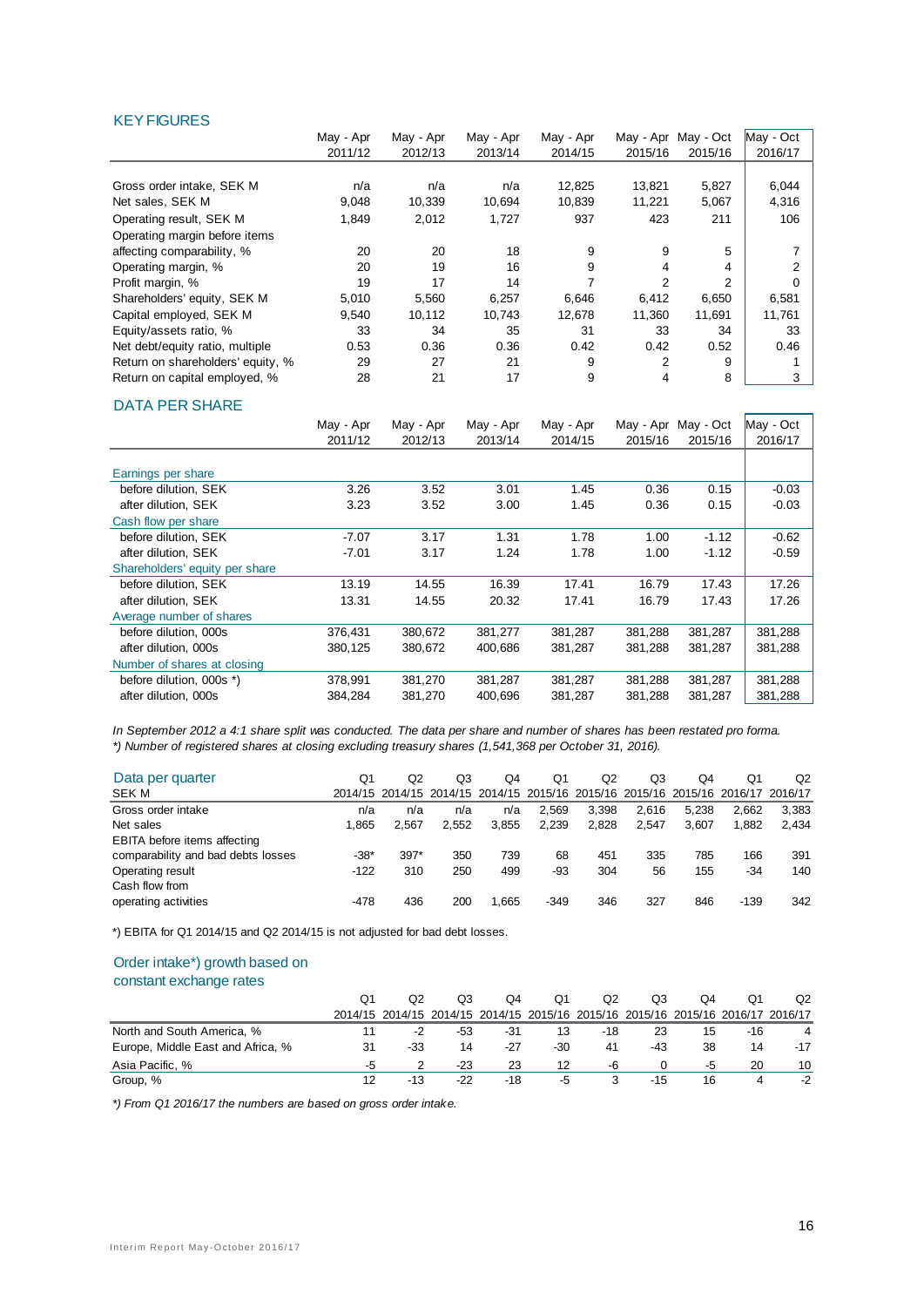## Segment reporting

Elekta applies geographical segmentation. Order intake, net sales and contribution margin for respective regions are reported to Elekta's CFO and CEO (chief operating decision makers). The regions' expenses are directly attributable to the respective region reported including cost of products sold. Global costs for R&D, marketing, management of product supply centers and Parent Company are not allocated per region. Currency exposure is concentrated to product supply centers. The majority of exchange differences in operations are reported in global costs.

#### Segment reporting

| May - Oct 2016/17                                     |               | Europe,     |              |             |           |
|-------------------------------------------------------|---------------|-------------|--------------|-------------|-----------|
|                                                       | North and     | Middle East |              |             | $%$ of    |
| <b>SEK M</b>                                          | South America | and Africa  | Asia Pacific | Group total | net sales |
| Net sales                                             | 1,793         | 1,266       | 1,257        | 4,316       |           |
| Regional expenses                                     | $-1,179$      | -875        | -868         | $-2,923$    | 68%       |
| Contribution margin                                   | 614           | 391         | 389          | 1.394       | 32%       |
| Contribution margin, %                                | 34%           | 31%         | 31%          |             |           |
| Global costs                                          |               |             |              | $-1,081$    | 25%       |
| Operating result before items affecting comparability |               |             |              | 313         | 7%        |
| Items affecting comparability                         |               |             |              | $-206$      |           |
| <b>Operating result</b>                               |               |             |              | 106         | 2%        |
| Net financial items                                   |               |             |              | $-118$      |           |
| Profit before tax                                     |               |             |              | $-12$       |           |
| May - Oct 2015/16                                     |               | Europe,     |              |             |           |
|                                                       | North and     | Middle East |              |             | $%$ of    |
| SEK M                                                 | South America | and Africa  | Asia Pacific | Group total | net sales |
| Net sales                                             | 1,946         | 1,616       | 1,505        | 5,067       |           |
| Regional expenses                                     | $-1,358$      | $-1,192$    | $-1,139$     | $-3,689$    | 73%       |
| Contribution margin                                   | 588           | 424         | 366          | 1,378       | 27%       |
| Contribution margin, %                                | 30%           | 26%         | 24%          |             |           |
| Global costs                                          |               |             |              | $-1,119$    | 22%       |
| Operating result before items affecting comparability |               |             |              | 259         | 5%        |
| Items affecting comparability                         |               |             |              | -48         |           |
| <b>Operating result</b>                               |               |             |              | 211         | 4%        |
| Net financial items                                   |               |             |              | $-134$      |           |
| Profit before tax                                     |               |             |              | 77          |           |
| May - Apr 2015/16                                     |               | Europe,     |              |             |           |
|                                                       | North and     | Middle East |              |             | $%$ of    |
| <b>SEK M</b>                                          | South America | and Africa  | Asia Pacific | Group total | net sales |
| Net sales                                             | 4,005         | 3,651       | 3,565        | 11,221      |           |
| Regional expenses                                     | $-2,713$      | $-2,763$    | $-2,590$     | $-8,066$    | 72%       |
| Contribution margin                                   | 1,292         | 888         | 975          | 3,155       | 28%       |
| Contribution margin, %                                | 32%           | 24%         | 27%          |             |           |
| Global costs                                          |               |             |              | $-2,134$    | 19%       |
| Operating result before items affecting comparability |               |             |              | 1,021       | 9%        |
| Items affecting comparability                         |               |             |              | $-598$      |           |
| Operating result                                      |               |             |              | 423         | 4%        |
| Net financial items                                   |               |             |              | $-234$      |           |
| Profit before tax                                     |               |             |              | 189         |           |
| 12 months rolling                                     |               |             |              |             |           |
|                                                       | North and     | Middle East |              |             | % of      |
| <b>SEK M</b>                                          | South America | and Africa  | Asia Pacific | Group total | net sales |

| SEK M                                                 | South America | and Africa | Asia Pacific | Group total | net sales |
|-------------------------------------------------------|---------------|------------|--------------|-------------|-----------|
| Net sales                                             | 3,852         | 3.301      | 3.317        | 10.470      |           |
| Regional expenses                                     | $-2.534$      | $-2.446$   | $-2.319$     | $-7,300$    | 70%       |
| Contribution margin                                   | 1.318         | 855        | 998          | 3.171       | 30%       |
| Contribution margin, %                                | 34%           | 26%        | 30%          |             |           |
| Global costs                                          |               |            |              | $-2.096$    | 20%       |
| Operating result before items affecting comparability |               |            |              | 1.075       | 10%       |
| Items affecting comparability                         |               |            |              | $-756$      |           |
| <b>Operating result</b>                               |               |            |              | 318         | 3%        |
| Net financial items                                   |               |            |              | $-218$      |           |
| Profit before tax                                     |               |            |              | 100         |           |

Elekta's operations are characterized by significant quarterly variations in delivery volumes and product mix, which have a direct impact on net sales and profits. This is accentuated when the operation is split into segments, as is the impact of currency fluctuations between the years.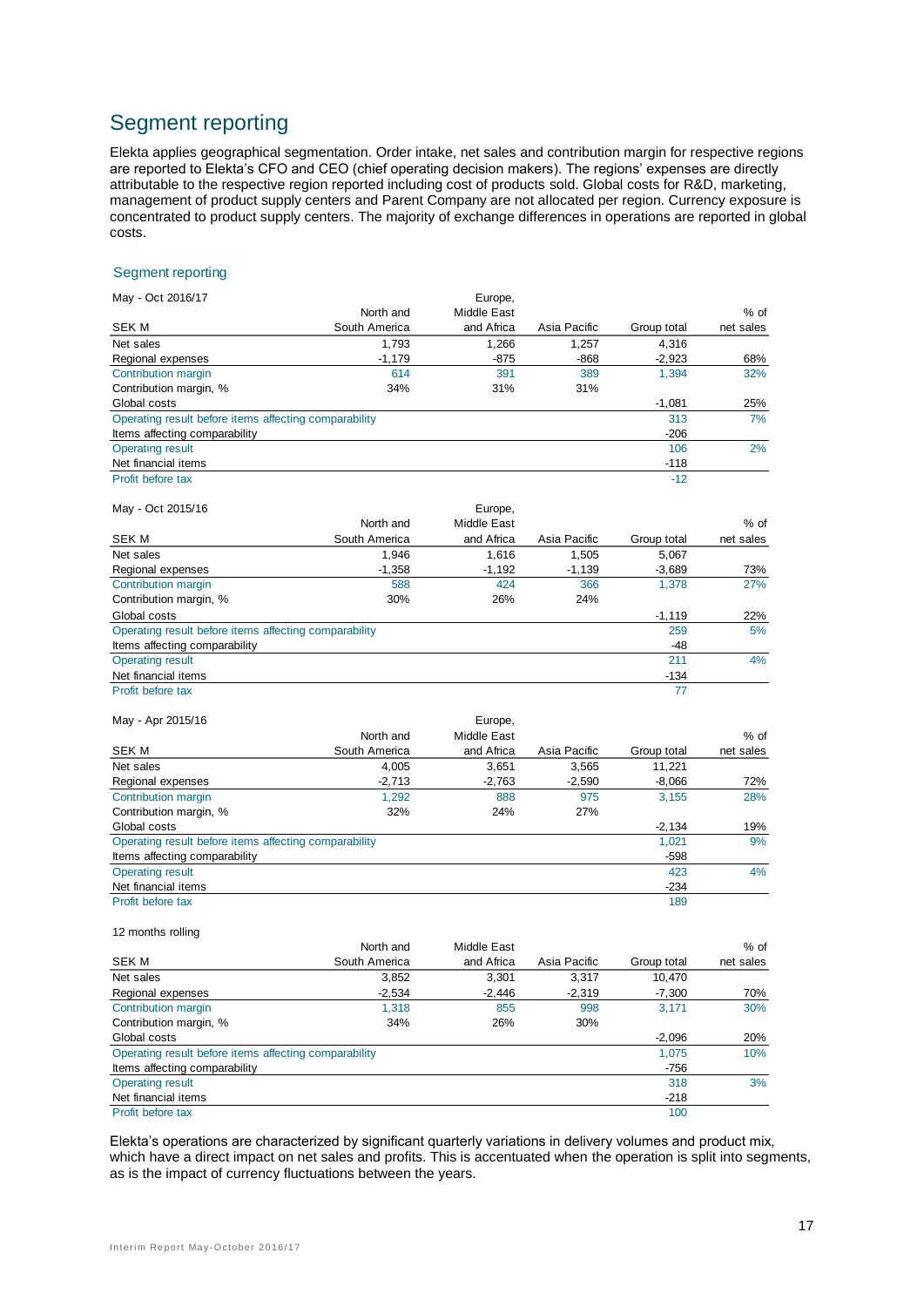#### PARENT COMPANY

#### INCOME STATEMENT AND STATEMENT OF COMPREHENSIVE INCOME

|                                   | May - Oct | May - Oct |
|-----------------------------------|-----------|-----------|
| <b>SEK M</b>                      | 2016/17   | 2015/16   |
| Operating expenses                | $-79$     | -90       |
| Financial net                     | 134       | 101       |
| Income after financial items      | 55        | 11        |
| Tax                               | 28        | 24        |
| Net income                        | 83        | 35        |
|                                   |           |           |
| Statement of comprehensive income |           |           |
| Net income                        | 83        | 35        |
| Other comprehensive income        |           |           |
| Total comprehensive income        | 83        | 35        |

#### BALANCE SHEET

|                                            | Oct 31, | Apr 30,               |
|--------------------------------------------|---------|-----------------------|
| <b>SEKM</b>                                | 2016    | 2016                  |
| Non-current assets                         |         |                       |
| Intangible assets                          | 79      | 83                    |
| Shares in subsidiaries                     | 2,209   | 2,129                 |
| Receivables from subsidaries               | 2,670   | 2,662                 |
| Other financial assets                     | 75      | 73                    |
| Deferred tax assets                        | 57      | 29                    |
| <b>Total non-current assets</b>            | 5,091   | 4,976                 |
| <b>Current assets</b>                      |         |                       |
| Receivables from subsidaries               | 4,205   | 4,145                 |
| Other current receivables                  | 99      | 35                    |
| Cash and cash equivalents                  | 1,451   | 1,499                 |
| <b>Total current assets</b>                | 5,755   | 5,679                 |
| <b>Total assets</b>                        | 10,846  | 10,655                |
| Shareholders' equity                       | 2,620   | 2,631                 |
| Non-current liabilities                    |         |                       |
| Long-term interest-bearing liabilities     | 3,290   | $3,063$ <sup>*)</sup> |
| Long-term liabilities to Group companies   | 39      | 39                    |
| Long-term provisions                       | 57      | 53                    |
| <b>Total non-current liabilities</b>       | 3,385   | 3,155                 |
| <b>Current liabilities</b>                 |         |                       |
| Short-term interest-bearing liabilities    | 1,882   | $1,872$ <sup>*)</sup> |
| Short-term liabilities to Group companies  | 2852    | 2,752                 |
| Short-term provisions                      | 17      | 29                    |
| Other current liabilities                  | 89      | 216                   |
| <b>Total current liabilities</b>           | 4,840   | 4,869                 |
| Total shareholders' equity and liabilities | 10,846  | 10,655                |

*\*) The convertible loan amounting to SEK 1,872 M, maturing April 25, 2017, was reclassified to a short-term interest-bearing liability in the annual report 2015/16. In the year-end report May - April 2015/16 the loan was presented as long-term.*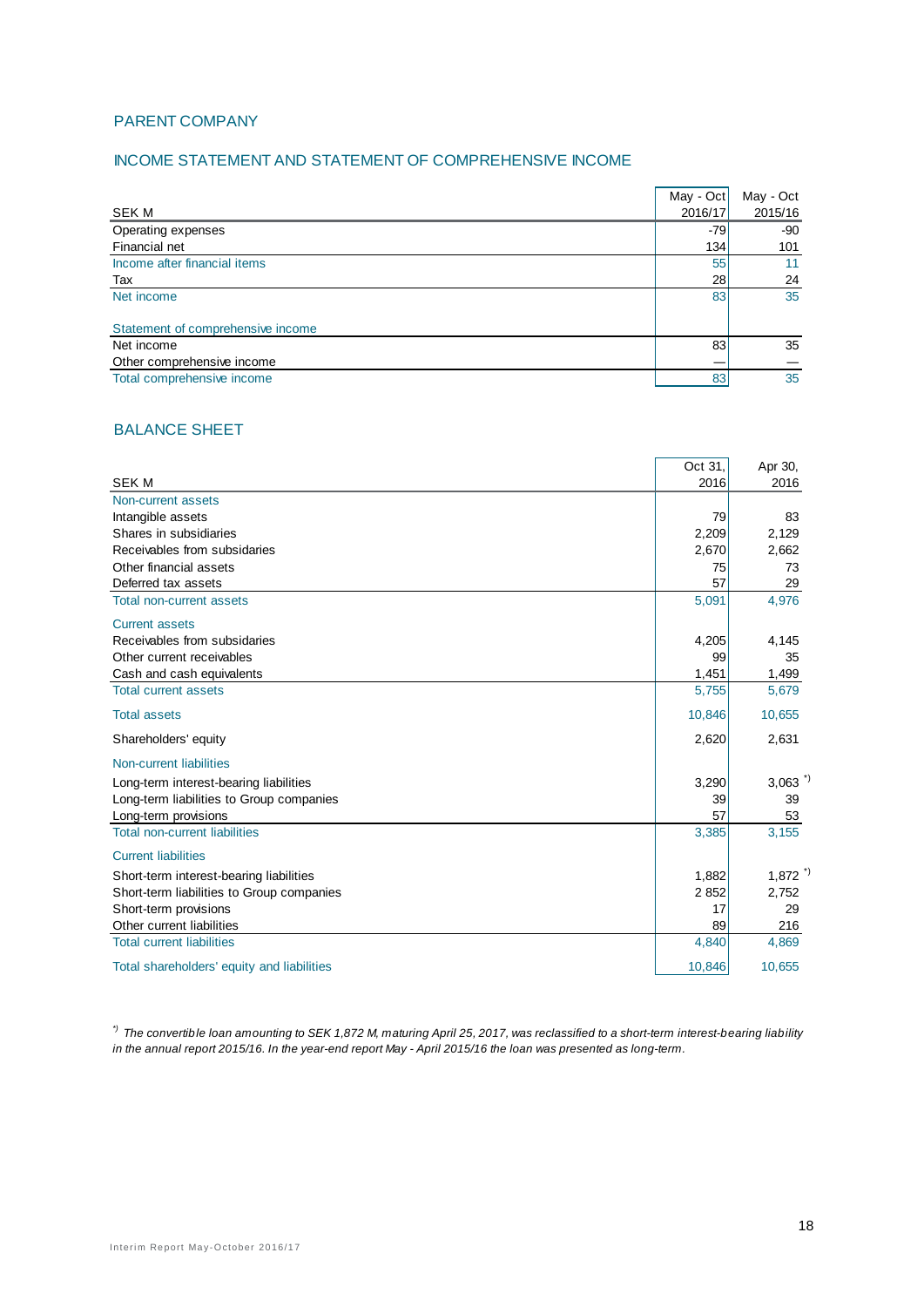## Alternative performance measures (Reconciliation of non-IFRS measures)

Alternative performance measures (APMs) are measures and key figures that Elekta's management and other stakeholders use when managing and analyzing Elekta's business performance. These measures are not substitutes, but rather supplements to financial reporting measures prepared in accordance with IFRS. APMs used in this interim report are reconciled to IFRS measures with tabular presentations on pages 5, 6, 12 and 19 - 21. Definitions of key figures and other APMs can be found on

[www.elekta.com/investors/financials/definitions.php](http://www.elekta.com/investors/financials/definitions.php) or on page 31 in the Annual Report 2015/16.

As from the first quarter 2016/17 the previously used term "non-recurring items" has been replaced by the term "items affecting comparability". Elekta's definition of items affecting comparability is:

Material amounts of revenue and expenses which are reported separately in order to facilitate the analysis of the development of the Group's core business over time. Examples of items affecting comparability are expenses for restructuring programs, items relating to major legal disputes and revenue or expenses relating to the acquisition or disposal of subsidiaries.

Items affecting comparability reported for the period are specified in the schedule below:

#### Q2 2016/17

|                                    | Before items            | Restructuring |            | Including items affecting |
|------------------------------------|-------------------------|---------------|------------|---------------------------|
| <b>SEK M</b>                       | affecting comparability | costs         | Legal fees | comparability             |
| Net sales                          | 2,434                   |               |            | 2,434                     |
| Cost of products and services sold | $-1,409$                | -6            |            | $-1,415$                  |
| Gross profit                       | 1,025                   | $-6$          |            | 1,019                     |
| Selling expenses                   | $-314$                  | 0             |            | $-314$                    |
| Administrative expenses            | $-231$                  | -65           | $-37$      | $-333$                    |
| R&D expenses                       | $-222$                  | -9            |            | $-231$                    |
| Exchange rate differences          | -1                      |               |            | -1                        |
| <b>Operating result</b>            | 257                     | $-80$         | $-37$      | 140                       |

#### Q2 2015/16

|                                    | Before items            | Restructuring |            | Including items affecting |
|------------------------------------|-------------------------|---------------|------------|---------------------------|
| SEK M                              | affecting comparability | costs         | Legal fees | comparability             |
| Net sales                          | 2,828                   |               |            | 2,828                     |
| Cost of products and services sold | $-1,647$                | -1            |            | $-1,648$                  |
| Gross profit                       | 1,181                   | -1            |            | 1,180                     |
| Selling expenses                   | $-333$                  | -4            |            | $-337$                    |
| Administrative expenses            | $-250$                  | -5            | -3         | $-258$                    |
| R&D expenses                       | $-274$                  | -5            |            | $-279$                    |
| Exchange rate differences          | $-2$                    |               |            | $-2$                      |
| <b>Operating result</b>            | 322                     | $-15$         | -3         | 304                       |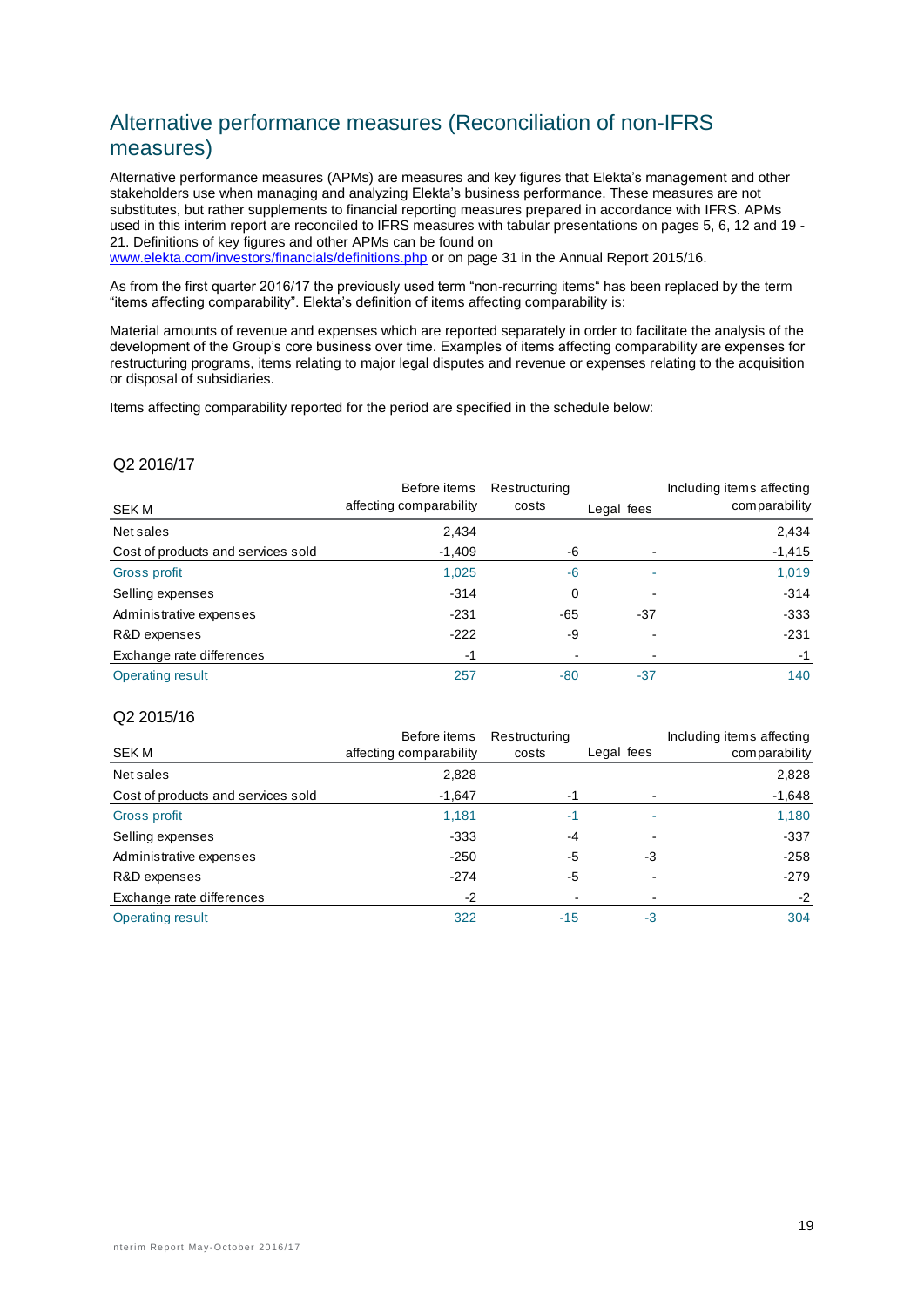#### May - Oct 2016/17

|                                    | Before items            | Restructuring |            | Including items affecting |
|------------------------------------|-------------------------|---------------|------------|---------------------------|
| SEK M                              | affecting comparability | costs         | Legal fees | comparability             |
| Net sales                          | 4.316                   |               |            | 4,316                     |
| Cost of products and services sold | $-2,527$                | -9            |            | $-2,536$                  |
| Gross profit                       | 1,789                   | -9            |            | 1,780                     |
| Selling expenses                   | $-590$                  | -3            |            | -593                      |
| Administrative expenses            | -446                    | $-78$         | -97        | $-622$                    |
| R&D expenses                       | $-472$                  | $-19$         |            | $-491$                    |
| Exchange rate differences          | 32                      |               |            | 32                        |
| <b>Operating result</b>            | 313                     | $-109$        | $-97$      | 106                       |

#### May - Oct 2015/16

|                                    | Before items            | Restructuring  |            | Including items affecting |
|------------------------------------|-------------------------|----------------|------------|---------------------------|
| SEK M                              | affecting comparability | costs          | Legal fees | comparability             |
| Net sales                          | 5,067                   |                |            | 5,067                     |
| Cost of products and services sold | $-3,001$                | -2             |            | $-3,003$                  |
| Gross profit                       | 2,066                   | $-2$           |            | 2,064                     |
| Selling expenses                   | $-676$                  | -16            |            | $-692$                    |
| Administrative expenses            | $-522$                  | $-17$          | -4         | $-543$                    |
| R&D expenses                       | $-546$                  | -9             |            | $-555$                    |
| Exchange rate differences          | -63                     | $\blacksquare$ |            | -63                       |
| Operating result                   | 259                     | -44            | -4         | 211                       |

EBITA and EBITDA adjusted for items affecting comparability and bad debt losses are measures presented in this interim report. These measures are APMs used by management to evaluate the business and are considered to assist management and investors in comparing the performance across reporting periods on a consistent basis. Bad debt losses have been excluded as these relate to turbulence in the market that is not expected to occur on a regular basis.

For a reconciliation of EBITA and EBITDA, adjusted for items affecting comparability and bad debt losses, to operating result (EBIT) as presented in the IFRS income statement, see page 12.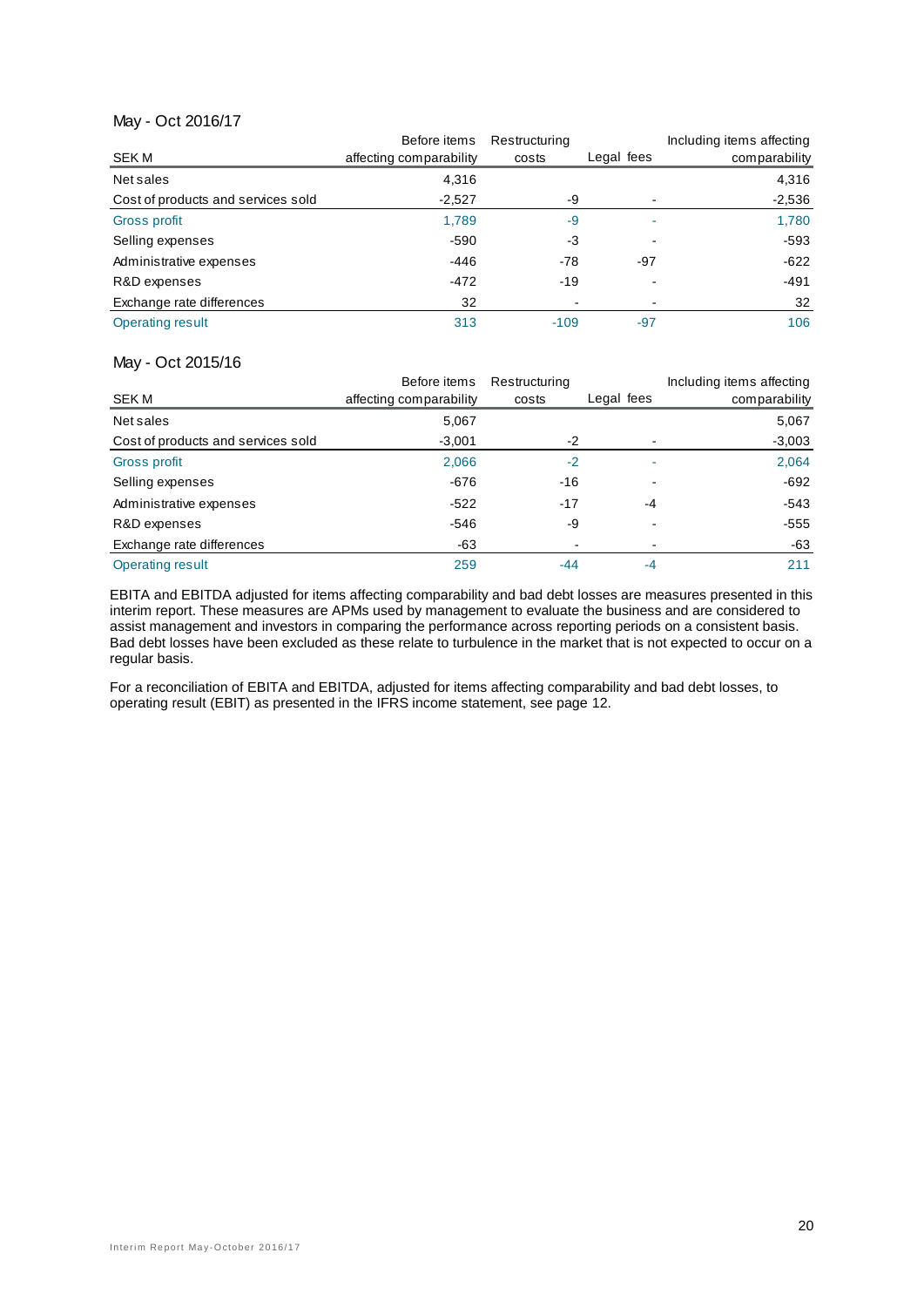#### *Order and sales growth based on constant exchange rates*

Elekta's order intake and sales are, to a large extent, reported in subsidiaries with other functional currencies than SEK, which is the group reporting currency. In order to present order and sales growth on a more comparable basis and to show the impact of currency fluctuations, order and sales growth based on constant exchange rates are presented. The schedules below present growth based on constant exchange rates reconciled to the total growth reported in accordance with IFRS.

#### Change gross order intake

#### Q2 2016/17 vs. Q2 2015/16

|                          | North and South |       | Europe, Middle |                  |     |              |       |             |  |
|--------------------------|-----------------|-------|----------------|------------------|-----|--------------|-------|-------------|--|
| SEK M                    | America         |       |                | East, and Africa |     | Asia Pacific |       | Group total |  |
| Change constant currency | 43              | 4%    | $-219$         | $-17%$           | 95  | 10%          | -81   | $-2\%$      |  |
| Currency effects         |                 | $1\%$ |                | 0%               | 51  | 5%           | 66    | 2%          |  |
| Reported change          | 52              | 5%    | $-213$         | $-17%$           | 146 | 15%          | $-15$ | 0%          |  |

#### May - Oct 2016/17 vs. May - Oct 2015/16

|                          | North and South |       | Europe, Middle   |       |              |     |             |       |
|--------------------------|-----------------|-------|------------------|-------|--------------|-----|-------------|-------|
| SEK M                    | America         |       | East, and Africa |       | Asia Pacific |     | Group total |       |
| Change constant currency | -116            | $-5%$ | $-116$           | -6%   | 262          | 14% | 30          | 0%    |
| Currency effects         | -13             | $-1%$ | -3               | 0%    | 63           | 4%  | 47          | $1\%$ |
| Reported change          | $-129$          | $-6%$ | $-119$           | $-6%$ | 325          | 18% |             | 1%    |

#### Change net sales

#### Q2 2016/17 vs. Q2 2015/16

|                          | North and South             |       | Europe, Middle |        |        |             |        |        |
|--------------------------|-----------------------------|-------|----------------|--------|--------|-------------|--------|--------|
| <b>SEK M</b>             | East, and Africa<br>America |       | Asia Pacific   |        |        | Group total |        |        |
| Change constant currency | -72                         | $-7%$ | -149           | $-17%$ | $-220$ | $-24%$      | -441   | -16%   |
| Currency effects         |                             | $1\%$ |                | $-1%$  | 45     | 5%          | 47     | 2%     |
| Reported change          | -61                         | $-6%$ | $-158$         | $-18%$ | $-175$ | $-19%$      | $-394$ | $-14%$ |

#### Q2 2015/16 vs. Q2 2014/15

|                          | North and South |     |                  | Europe, Middle |              |       |             |        |
|--------------------------|-----------------|-----|------------------|----------------|--------------|-------|-------------|--------|
| SEK M                    | America         |     | East, and Africa |                | Asia Pacific |       | Group total |        |
| Change constant currency | 50              | 6%  | -44              | -5%            | -34          | $-4%$ | -28         | $-1\%$ |
| Currency effects         | 148             | 18% |                  | 3%             | 114          | 13%   | 289         | 11%    |
| Reported change          | 198             | 24% | $-17$            | $-2%$          | 80           | 9%    | 261         | 10%    |

#### May - Oct 2016/17 vs. May - Oct 2015/16

|                          | North and South |         | Europe, Middle |                  |        |              |             |        |
|--------------------------|-----------------|---------|----------------|------------------|--------|--------------|-------------|--------|
| SEK M                    |                 | America |                | East, and Africa |        | Asia Pacific | Group total |        |
| Change constant currency | -144            | $-7%$   | $-328$         | $-20%$           | $-300$ | $-20%$       | -772        | -15%   |
| Currency effects         | -9              | $0\%$   | -22            | $-1%$            | 51     | 3%           | 20          | 0%     |
| Reported change          | $-153$          | $-7%$   | $-350$         | $-21%$           | $-249$ | $-17%$       | $-752$      | $-15%$ |

#### May - Oct 2015/16 vs. May - Oct 2014/15

|                          | North and South |     | Europe, Middle   |    |              |       |             |     |
|--------------------------|-----------------|-----|------------------|----|--------------|-------|-------------|-----|
| <b>SEK M</b>             | America         |     | East, and Africa |    | Asia Pacific |       | Group total |     |
| Change constant currency | 133             | 9%  |                  | 0% | -98          | $-7%$ | 35          | 1%  |
| Currency effects         | 331             | 22% |                  | 5% | 198          | 14%   | 600         | 14% |
| Reported change          | 464             | 31% |                  | 5% | 100          | 7%    | 635         | 15% |